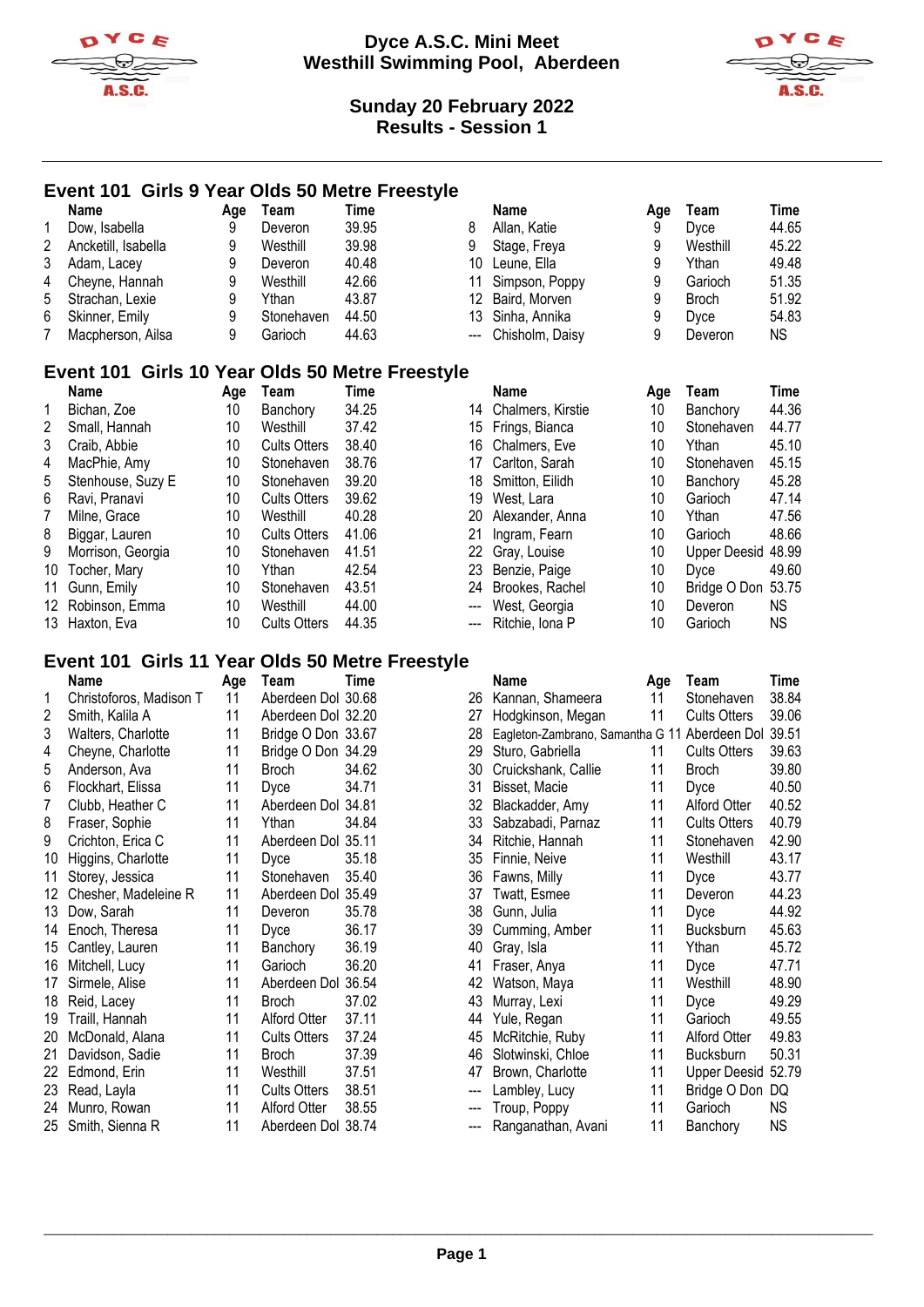



|             | Event 102 Girls 8 Year Olds 25 Metre Backstroke    |     |                     |             |                 |                         |     |                      |             |
|-------------|----------------------------------------------------|-----|---------------------|-------------|-----------------|-------------------------|-----|----------------------|-------------|
|             | Name                                               | Age | Team                | <b>Time</b> |                 | Name                    | Age | Team                 | Time        |
| 1           | Taylor, Grace                                      | 8   | Alford Otter        | 24.66       | 4               | Robertson-Murray, Layla | 8   | Ythan                | 28.45       |
| 2           | Ritchie, Mila                                      | 8   | Banchory            | 26.62       | 5               | Diack, Sally H          | 8   | Aberdeen Dol 29.37   |             |
| 3           | Brooks, Raegan                                     | 8   | Bonn Accord         | 28.06       | 6               | Strachan, Ailsa         | 8   | <b>Broch</b>         | 30.57       |
|             |                                                    |     |                     |             |                 |                         |     |                      |             |
|             | Event 103 Girls 9 Year Olds 50 Metre Breaststroke  |     |                     |             |                 |                         |     |                      |             |
|             | <b>Name</b>                                        | Age | Team                | <b>Time</b> |                 | <b>Name</b>             | Age | Team                 | <b>Time</b> |
| 1           | Dow, Isabella                                      | 9   | Deveron             | 55.26       | 9               | Macpherson, Ailsa       | 9   | Garioch              | 1:05.65     |
| 2           | Leune, Ella                                        | 9   | Ythan               | 56.56       | 10              | Skinner, Emily          | 9   | Stonehaven           | 1:06.07     |
| 3           | Allan, Katie                                       | 9   | Dyce                | 57.28       | 11              | Sinha, Annika           | 9   | Dyce                 | 1:06.22     |
| 4           | Ancketill, Isabella                                | 9   | Westhill            | 59.21       | 12 <sup>°</sup> | Simpson, Poppy          | 9   | Garioch              | 1:07.89     |
| 5           | Adam, Lacey                                        | 9   | Deveron             | 1:00.59     | ---             | Baird, Morven           | 9   | <b>Broch</b>         | DQ          |
| 6           | Cheyne, Hannah                                     | 9   | Westhill            | 1:01.90     | ---             | Robb, Frankie           | 9   | <b>Bonn Accord</b>   | <b>DQ</b>   |
| 7           | Strachan, Lexie                                    | 9   | Ythan               | 1:02.23     |                 | Chisholm, Daisy         | 9   | Deveron              | <b>NS</b>   |
| 8           |                                                    | 9   | Westhill            | 1:05.20     |                 |                         |     |                      |             |
|             | Stage, Freya                                       |     |                     |             |                 |                         |     |                      |             |
|             | Event 103 Girls 10 Year Olds 50 Metre Breaststroke |     |                     |             |                 |                         |     |                      |             |
|             | <b>Name</b>                                        | Age | Team                | Time        |                 | <b>Name</b>             | Age | Team                 | Time        |
| 1           | Haxton, Eva                                        | 10  | <b>Cults Otters</b> | 47.01       |                 | 13 Robinson, Emma       | 10  | Westhill             | 58.59       |
| 2           | Craib, Abbie                                       | 10  | <b>Cults Otters</b> | 47.10       | 14              | Chalmers, Kirstie       | 10  | Banchory             | 59.20       |
| 3           | Small, Hannah                                      | 10  | Westhill            | 48.61       | 15              | West, Lara              | 10  | Garioch              | 1:00.65     |
| 4           | Ravi, Pranavi                                      | 10  | <b>Cults Otters</b> | 50.16       | 16              | Frings, Bianca          | 10  | Stonehaven           | 1:01.23     |
| 5           | Stenhouse, Suzy E                                  | 10  | Stonehaven          | 51.87       | 17              | Carlton, Sarah          | 10  | Stonehaven           | 1:03.52     |
| 6           | Bichan, Zoe                                        | 10  | Banchory            | 52.37       | 18              | Chalmers, Eve           | 10  | Ythan                | 1:03.71     |
| 7           | MacPhie, Amy                                       | 10  | Stonehaven          | 54.13       | 19              | Ingram, Fearn           | 10  | Garioch              | 1:03.74     |
|             |                                                    | 10  | Ythan               | 55.04       | 20              | Alexander, Anna         | 10  | Ythan                | 1:10.08     |
| 8           | Tocher, Mary                                       |     |                     |             |                 |                         | 10  | Upper Deesid 1:10.36 |             |
| 9           | Smitton, Eilidh                                    | 10  | Banchory            | 55.62       | 21              | Gray, Louise            |     |                      |             |
| 10          | Benzie, Paige                                      | 10  | Dyce                | 55.99       | ---             | Brookes, Rachel         | 10  | Bridge O Don DQ      |             |
| 11          | Biggar, Lauren                                     | 10  | <b>Cults Otters</b> | 56.12       | ---             | West, Georgia           | 10  | Deveron              | <b>NS</b>   |
| 12          | Milne, Grace                                       | 10  | Westhill            | 57.26       |                 | Ritchie, Iona P         | 10  | Garioch              | <b>NS</b>   |
|             | Event 103 Girls 11 Year Olds 50 Metre Breaststroke |     |                     |             |                 |                         |     |                      |             |
|             | Name                                               | Age | Team                | <b>Time</b> |                 | <b>Name</b>             | Age | Team                 | <b>Time</b> |
| 1           | Christoforos, Madison T                            | 11  | Aberdeen Dol 39.43  |             |                 | 24 Flockhart, Elissa    | 11  | Dyce                 | 53.86       |
| 2           | Cantley, Lauren                                    | 11  | Banchory            | 43.57       |                 | 25 Fawns, Milly         | 11  | Dyce                 | 54.04       |
| $\mathsf 3$ | McDonald, Alana                                    | 11  | <b>Cults Otters</b> | 43.70       | 26              | Lambley, Lucy           | 11  | Bridge O Don 54.10   |             |
| 4           | Crichton, Erica C                                  | 11  | Aberdeen Dol 44.85  |             | 27              | Troup, Poppy            | 11  | Garioch              | 54.21       |
| 5           | Walters, Charlotte                                 | 11  | Bridge O Don 45.20  |             |                 | 28 Sabzabadi, Parnaz    | 11  | Cults Otters         | 54.80       |
| 6           | Enoch, Theresa                                     | 11  | Dyce                | 46.38       | 29              | Smith, Sienna R         | 11  | Aberdeen Dol 55.48   |             |
| 7           | Higgins, Charlotte                                 | 11  | Dyce                | 46.67       | 30              | Munro, Rowan            | 11  | Alford Otter         | 55.93       |
| 8           | Read, Layla                                        | 11  | <b>Cults Otters</b> | 46.96       | 31              | Watson, Maya            | 11  | Westhill             | 56.29       |
| 9           | Dow, Sarah                                         | 11  | Deveron             | 47.20       | 32              | Fraser, Anya            | 11  | Dyce                 | 57.12       |
| 10          | Mitchell, Lucy                                     | 11  | Garioch             | 47.78       | 33              | Finnie, Neive           | 11  | Westhill             | 58.57       |
| 11          | Chesher, Madeleine R                               | 11  | Aberdeen Dol 48.24  |             | 34              | Brown, Charlotte        | 11  | Upper Deesid 59.44   |             |
|             | 12 Anderson, Ava                                   | 11  | <b>Broch</b>        | 49.18       | 35              | Edmond, Erin            | 11  | Westhill             | 59.57       |
|             | 13 Traill, Hannah                                  | 11  | Alford Otter        | 49.44       | 36              | Gunn, Julia             | 11  | Dyce                 | 1:00.71     |
| 14          | Hodgkinson, Megan                                  | 11  | <b>Cults Otters</b> | 49.88       | 37              | Gray, Isla              | 11  | Ythan                | 1:00.82     |
|             | 15 Fraser, Sophie                                  | 11  | Ythan               | 50.43       | 38              | Ritchie, Hannah         | 11  | Stonehaven           | 1:01.52     |
|             | 16 Kannan, Shameera                                | 11  | Stonehaven          | 51.11       | 39              | Slotwinski, Chloe       | 11  | Bucksburn            | 1:03.48     |
| 17          | Clubb, Heather C                                   | 11  | Aberdeen Dol 51.53  |             | 40              | Yule, Regan             | 11  | Garioch              | 1:07.90     |
| 18          | Sirmele, Alise                                     | 11  | Aberdeen Dol 51.63  |             | 41              | McRitchie, Ruby         | 11  | Alford Otter         | 1:10.12     |
| 19          | Storey, Jessica                                    | 11  | Stonehaven          | 52.16       | 42              | Murray, Lexi            | 11  | Dyce                 | 1:11.77     |
| 20          | Davidson, Sadie                                    | 11  | <b>Broch</b>        | 52.78       | ---             | Cruickshank, Callie     | 11  | <b>Broch</b>         | DQ          |
| 21          | Bisset, Macie                                      | 11  | Dyce                | 53.42       | ---             | Cumming, Amber          | 11  | Bucksburn            | DQ          |
| 22          | Blackadder, Amy                                    | 11  | Alford Otter        | 53.54       | ---             | Twatt, Esmee            | 11  | Deveron              | DQ          |
|             | 23 Reid, Lacey                                     | 11  | <b>Broch</b>        | 53.77       | ---             | Ranganathan, Avani      | 11  | Banchory             | <b>NS</b>   |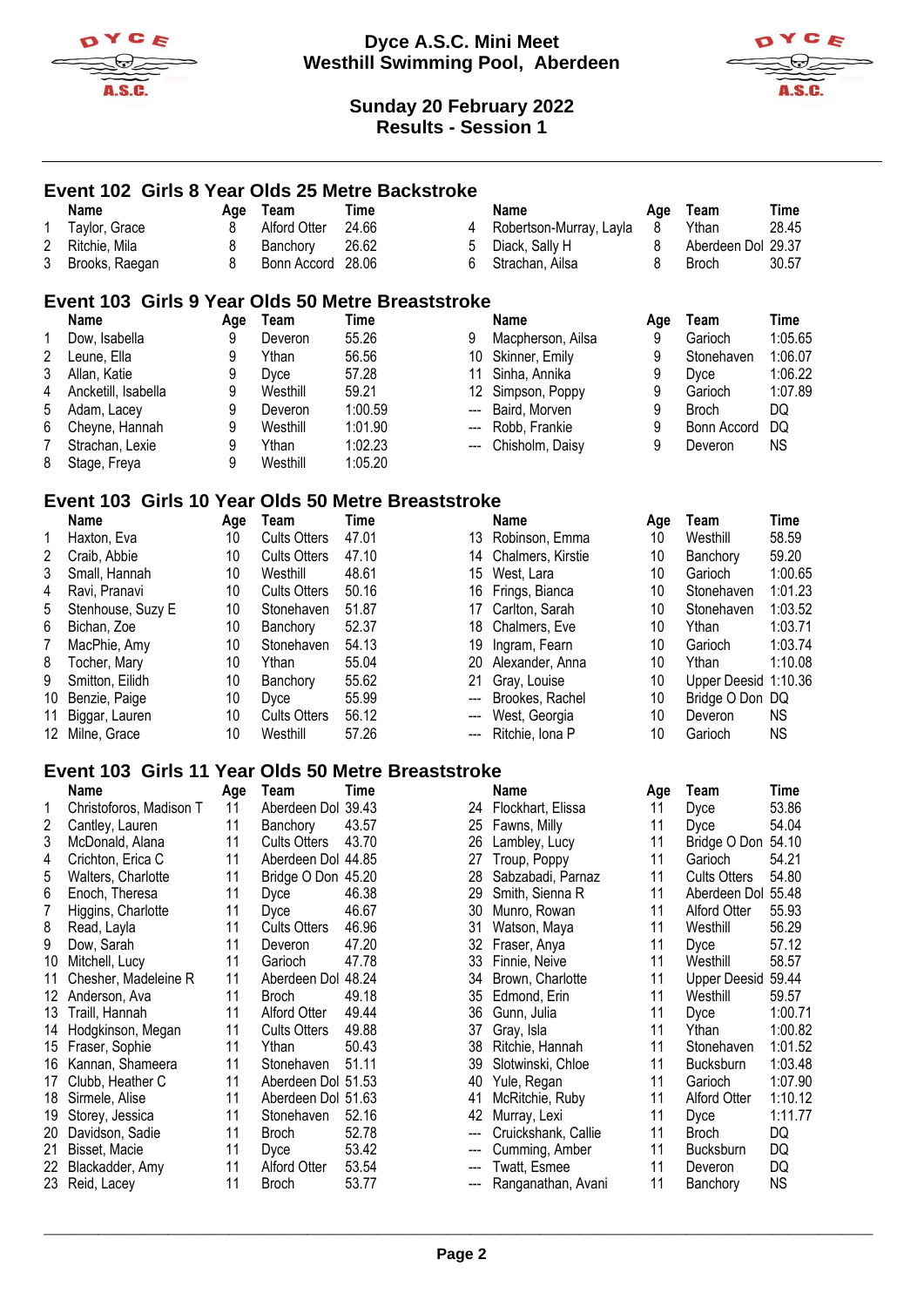



#### **Event 104 Girls 8 Year Olds 25 Metre Butterfly Name Age Team Time Name Age Team Time** 1 Ritchie Mila 8 Banchory 33.12 2 Diack, Sally H 8 Aberdeen Dol 35.45 Brooks, Raegan 8 Bonn Accord DQ --- Taylor, Grace 8 Alford Otter DQ **Event 105 Girls 9-11 100 Metre IM Name Age Team Time Name Age Team Time** 1 Christoforos, Madison T 11 Aberdeen Dol 1:20.92 11 Aberdeen Dol 1:27.43 3 Walters, Charlotte 11 Bridge O Don 1:27.61 4 Mitchell, Lucy 11 Garioch 1:29.49<br>5 Higgins Charlotte 11 Dyce 1:31.48 Higgins, Charlotte 11 Dyce 1:31.48 6 Bichan, Zoe 10 Banchory 1:32.10 7 McDonald, Alana 11 Cults Otters 1:33.40 8 Clubb, Heather C 11 Aberdeen Dol 1:33.43 9 Traill, Hannah 11 Alford Otter 1:36.17 10 Flockhart, Elissa 11 Dyce 1:36.22 11 Fraser, Sophie 11 Ythan 1:36.72 12 Cantley, Lauren 11 Banchory 1:36.73 13 Chesher, Madeleine R 11 Aberdeen Dol 1:36.91<br>14 Storey, Jessica 11 Stonehaven 1:37.05 11 Stonehaven 1:37.05<br>10 Westhill 1:37.30 \*15 Small, Hannah 10 Westhill 1:37.30 \*15 Sirmele, Alise 11 Aberdeen Dol 1:37.30 17 Anderson, Ava 11 Broch 1:38.31 18 Read, Layla 11 Cults Otters 1:38.58 19 Lambley, Lucy 11 Bridge O Don 1:38.71 20 Enoch, Theresa 11 Dyce 1:39.28 21 Craib, Abbie 10 Cults Otters 1:40.63 22 Eagleton-Zambrano, Samantha G 11 Aberdeen Dol 1:41.76 23 Milne, Grace 10 Westhill 1:42.58 24 Reid, Lacey 11 Broch 1:42.60 25 Fawns, Milly 11 Dyce 1:43.17 26 Kannan, Shameera 11 Stonehaven 1:44.06 27 Ravi, Pranavi 10 Cults Otters 1:44.41 28 Bisset, Macie 11 Dyce 1:45.27 29 Hodgkinson, Megan 11 Cults Otters 1:45.75 30 Blackadder, Amy 11 Alford Otter 1:46.67 31 MacPhie, Amy 10 Stonehaven 1:47.15 32 Morrison, Georgia 10 Stonehaven 1:47.90<br>33 Cruickshank Callie 11 Broch 1:49.98 33 Cruickshank, Callie 11 Broch<br>34 Robinson. Emma 10 Westhill 34 Robinson, Emma 10 Westhill 1:50.71 35 Munro, Rowan 11 Alford Otter 1:51.20 36 Tocher, Mary 10 Ythan 1:52.72 37 Cheyne, Hannah 9 Westhill 1:53.08<br>38 Haxton Eva 10 Cults Otters 1:53.24 38 Haxton, Eva 10 Cults Otters 1:53.24 39 Benzie, Paige 10 Dyce 1:53.44 40 Stage, Freya 9 41 Adam, Lacey 9 Deveron 1:55.18 42 Ancketill, Isabella 19 Westhill 43 Skinner, Emily 9 Stonehaven 1:57.31 44 Strachan, Lexie 9 Ythan 1:58.11 45 Smitton, Eilidh 10 Banchory 1:58.77 46 Gray, Isla 11 Ythan 1:58.90 47 Finnie, Neive 11 Westhill 1:59.83 48 Allan, Katie 9 Dyce 2:01.03 49 Chalmers, Eve 10 Ythan 2:02.30 50 Ritchie, Hannah 11 Stonehaven 2:02.42 51 Ingram, Fearn 10 Garioch 2:03.17<br>52 Murrav. Lexi 11 Dyce 2:03.57 52 Murray, Lexi 11 Dyce 53 Carlton, Sarah 10 Stonehaven 2:04.00 54 McRitchie, Ruby 11 Alford Otter 2:07.64 55 Alexander, Anna 10 Ythan 2:09.79 56 West, Lara 10 Garioch 2:11.33 57 Twatt, Esmee 11 Deveron 2:11.40 58 Sinha, Annika 9 Dyce 2:17.48 --- Dow, Isabella 9 Deveron DQ --- Dow, Sarah 11 Deveron DQ --- Yule, Regan 11 Garioch DQ Fraser, Anya 11 Dyce Macpherson, Ailsa 9 Garioch DQ --- Troup, Poppy 11 Garioch DQ --- Sturo, Gabriella 11 Cults Otters DQ --- Davidson, Sadie 11 Broch DQ Leune, Ella 9 Ythan DQ Frings, Bianca 10 Stonehaven DQ --- Slotwinski, Chloe 11 Bucksburn DQ --- Gray, Louise 10 Upper Deesid DQ<br>--- Edmond. Erin 11 Westhill DQ --- Edmond, Erin 11 Westhill DQ<br>--- Cumming Amber 11 Bucksburn DQ --- Cumming, Amber 11 --- Simpson, Poppy 9 Garioch DQ --- Ritchie, Iona P 10 Garioch NS --- West, Georgia and 10 Deveron NS

#### **Event 106 Girls 8 Year Olds 25 Metre Freestyle**

| Name              | Age Team     | Time  | Name                        | Aae | Team               | Time  |
|-------------------|--------------|-------|-----------------------------|-----|--------------------|-------|
| Ritchie, Mila     | Banchory     | 21.62 | Brooks, Raegan              |     | Bonn Accord 26.70  |       |
| 2 Taylor, Grace   | Alford Otter | 22.89 | 5 Robertson-Murray, Layla 8 |     | Ythan              | 28.08 |
| 3 Strachan, Ailsa | Broch        | 26.30 | Diack, Sally H              |     | Aberdeen Dol 28.47 |       |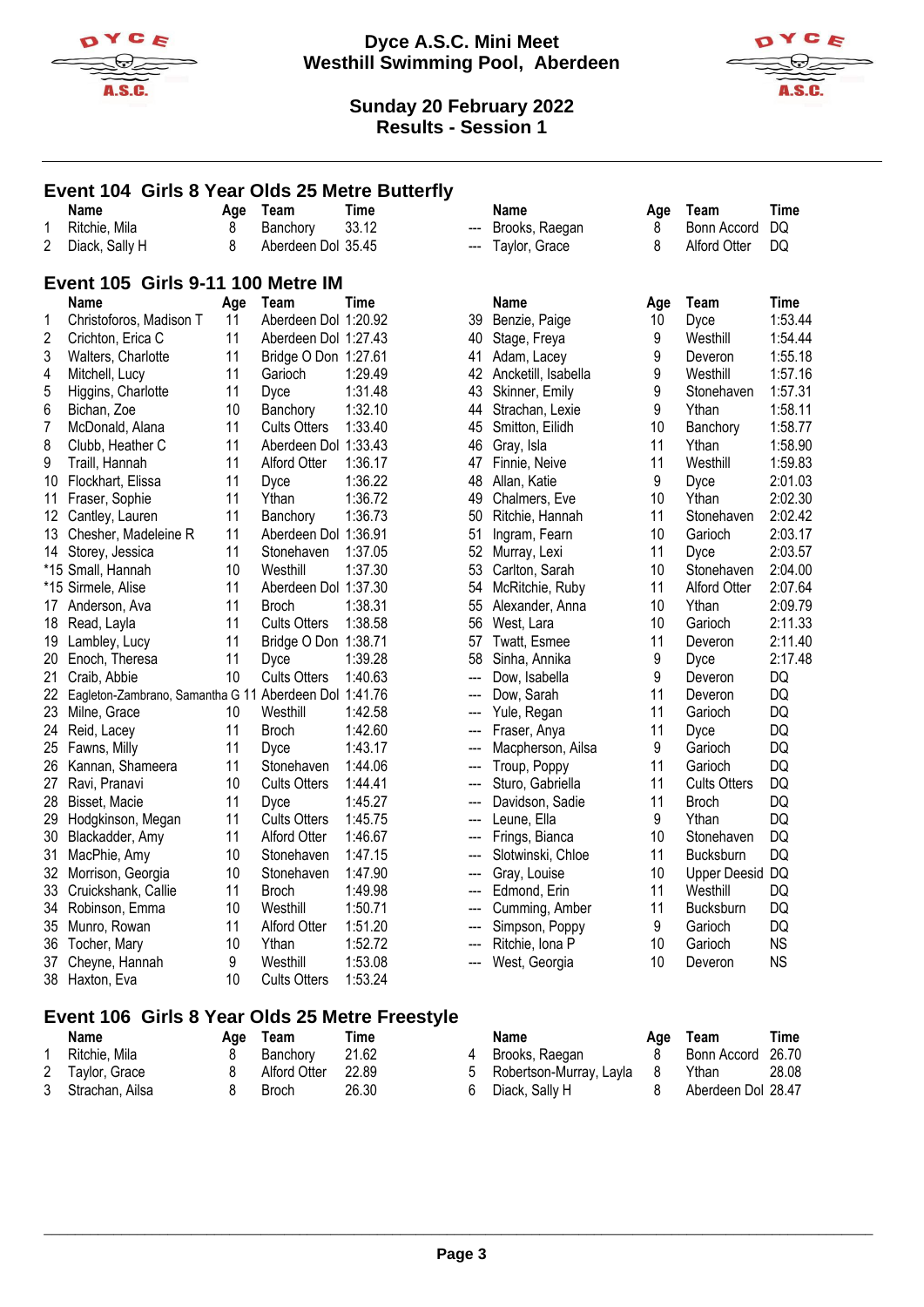



### **Event 107 Girls 9 Year Olds 50 Metre Backstroke**

|   | <b>Name</b>         | Aqe | Team              | Time  |    | Name                | Age | Team    | Time    |
|---|---------------------|-----|-------------------|-------|----|---------------------|-----|---------|---------|
|   | Stage, Freya        | 9   | Westhill          | 50.62 | 9  | Leune, Ella         | 9   | Ythan   | 56.78   |
| 2 | Skinner, Emily      | 9   | Stonehaven        | 51.30 |    | 10 Allan, Katie     | 9   | Dyce    | 58.28   |
| 3 | Adam, Lacey         | 9   | Deveron           | 51.88 | 11 | Macpherson, Ailsa   | 9   | Garioch | 58.51   |
| 4 | Cheyne, Hannah      | 9   | Westhill          | 52.22 |    | 12 Simpson, Poppy   | 9   | Garioch | 1:00.32 |
| 5 | Ancketill, Isabella | 9   | Westhill          | 52.32 |    | 13 Sinha, Annika    | 9   | Dyce    | 1:04.50 |
| 6 | Strachan, Lexie     | 9   | Ythan             | 53.05 |    | --- Dow. Isabella   | 9   | Deveron | DQ      |
|   | Robb, Frankie       | 9   | Bonn Accord 54.80 |       |    | --- Chisholm, Daisy | 9   | Deveron | NS.     |
| 8 | Baird, Morven       | 9   | <b>Broch</b>      | 55.01 |    |                     |     |         |         |

# **Event 107 Girls 10 Year Olds 50 Metre Backstroke**

|    | <b>Name</b>          | Age | Team                | Time  |                           | Name              | Age | Team                | Time           |
|----|----------------------|-----|---------------------|-------|---------------------------|-------------------|-----|---------------------|----------------|
|    | Bichan, Zoe          | 10  | Banchory            | 41.27 |                           | 14 Robinson, Emma | 10  | Westhill            | $54.4^{\circ}$ |
| 2  | Craib, Abbie         | 10  | <b>Cults Otters</b> | 43.14 |                           | 15 Haxton, Eva    | 10  | <b>Cults Otters</b> | 54.44          |
| 3  | Small, Hannah        | 10  | Westhill            | 45.32 | 16                        | Ingram, Fearn     | 10  | Garioch             | 55.80          |
| 4  | Morrison, Georgia    | 10  | Stonehaven          | 47.30 | 17                        | Tocher, Mary      | 10  | Ythan               | 56.1'          |
| 5  | Milne, Grace         | 10  | Westhill            | 47.56 | 18                        | West, Lara        | 10  | Garioch             | 58.0           |
| 6  | Biggar, Lauren       | 10  | <b>Cults Otters</b> | 47.66 | 19                        | Alexander, Anna   | 10  | Ythan               | 1:01.          |
| 7  | MacPhie, Amy         | 10  | Stonehaven          | 47.85 | 20                        | Brookes, Rachel   | 10  | Bridge O Don 1:01.  |                |
| 8  | Ravi, Pranavi        | 10  | <b>Cults Otters</b> | 48.16 | 21                        | Carlton, Sarah    | 10  | Stonehaven          | 1:02.          |
| 9  | Frings, Bianca       | 10  | Stonehaven          | 51.24 |                           | 22 Gray, Louise   | 10  | Upper Deesid 1:02.  |                |
| 10 | Benzie, Paige        | 10  | Dvce                | 52.13 | $\hspace{0.05cm} \ldots$  | Ritchie, Iona P   | 10  | Garioch             | NS.            |
|    | 11 Chalmers, Kirstie | 10  | Banchory            | 52.62 | $---$                     | West, Georgia     | 10  | Deveron             | <b>NS</b>      |
|    | 12 Smitton, Eilidh   | 10  | Banchory            | 53.32 | $\qquad \qquad -\qquad -$ | Gunn, Emily       | 10  | Stonehaven          | NS.            |
|    | 13 Chalmers, Eve     | 10  | Ythan               | 53.87 |                           |                   |     |                     |                |

|    | name            |
|----|-----------------|
| 14 | Robinson, Emma  |
| 15 | Haxton, Eva     |
| 16 | Ingram, Fearn   |
| 17 | Tocher, Mary    |
| 18 | West, Lara      |
| 19 | Alexander, Anna |
| 20 | Brookes, Rachel |
| 21 | Carlton, Sarah  |
| 22 | Gray, Louise    |
|    | Ritchie, Iona P |
|    | West, Georgia   |
|    | Gunn, Emily     |

| .   |                    |                 |                      |           |
|-----|--------------------|-----------------|----------------------|-----------|
|     | Name               | Age             | Team                 | Time      |
|     | 14 Robinson, Emma  | 10 <sup>1</sup> | Westhill             | 54.41     |
|     | 15 Haxton, Eva     | 10              | <b>Cults Otters</b>  | 54.44     |
|     | 16 Ingram, Fearn   | 10              | Garioch              | 55.80     |
|     | 17 Tocher, Mary    | 10              | Ythan                | 56.11     |
|     | 18 West, Lara      | 10              | Garioch              | 58.05     |
|     | 19 Alexander, Anna | 10              | Ythan                | 1:01.52   |
|     | 20 Brookes, Rachel | 10              | Bridge O Don 1:01.84 |           |
|     | 21 Carlton, Sarah  | 10              | Stonehaven           | 1:02.13   |
|     | 22 Gray, Louise    | 10              | Upper Deesid 1:02.48 |           |
| --- | Ritchie, Iona P    | 10              | Garioch              | ΝS        |
|     | --- West, Georgia  | 10              | Deveron              | NS.       |
|     | --- Gunn, Emily    | 10              | Stonehaven           | <b>NS</b> |

#### **Event 107 Girls 11 Year Olds 50 Metre Backstroke**

|     | Name                    | Age | Team                | Time  |    | <b>Name</b>                      | Age | Team                | <b>Time</b> |
|-----|-------------------------|-----|---------------------|-------|----|----------------------------------|-----|---------------------|-------------|
| 1   | Smith, Kalila A         | 11  | Aberdeen Dol 35.78  |       | 25 | Fawns, Milly                     | 11  | Dyce                | 47.20       |
| 2   | Christoforos, Madison T | 11  | Aberdeen Dol 35.91  |       | 26 | Reid, Lacey                      | 11  | <b>Broch</b>        | 47.73       |
| 3   | Cheyne, Charlotte       | 11  | Bridge O Don 39.35  |       | 27 | Chesher, Madeleine R             | 11  | Aberdeen Dol        | 48.65       |
| 4   | Clubb, Heather C        | 11  | Aberdeen Dol 40.04  |       | 28 | Edmond, Erin                     | 11  | Westhill            | 48.69       |
| 5   | Walters, Charlotte      | 11  | Bridge O Don 40.47  |       | 29 | Bisset, Macie                    | 11  | Dyce                | 48.95       |
| 6   | Crichton, Erica C       | 11  | Aberdeen Dol 41.76  |       | 30 | Eagleton-Zambrano, Samantha G 11 |     | Aberdeen Dol        | 49.14       |
| 7   | Mitchell, Lucy          | 11  | Garioch             | 42.26 | 31 | Blackadder, Amy                  | 11  | Alford Otter        | 49.18       |
| 8   | McDonald, Alana         | 11  | <b>Cults Otters</b> | 42.62 | 32 | Ritchie, Hannah                  | 11  | Stonehaven          | 49.47       |
| 9   | Higgins, Charlotte      | 11  | Dyce                | 43.13 | 33 | Cruickshank, Callie              | 11  | <b>Broch</b>        | 49.70       |
| 10  | Flockhart, Elissa       | 11  | Dyce                | 43.44 | 34 | Troup, Poppy                     | 11  | Garioch             | 51.20       |
| 11  | Traill, Hannah          | 11  | <b>Alford Otter</b> | 43.53 | 35 | Finnie, Neive                    | 11  | Westhill            | 51.44       |
| 12  | Read, Layla             | 11  | <b>Cults Otters</b> | 43.85 | 36 | Smith, Sienna R                  | 11  | Aberdeen Dol        | 51.60       |
| 13  | Storey, Jessica         | 11  | Stonehaven          | 44.21 | 37 | Fraser, Anya                     | 11  | Dyce                | 51.66       |
| 14  | Fraser, Sophie          | 11  | Ythan               | 44.23 | 38 | Gunn, Julia                      | 11  | Dyce                | 51.76       |
| 15  | Anderson, Ava           | 11  | Broch               | 44.57 | 39 | Cumming, Amber                   | 11  | <b>Bucksburn</b>    | 52.57       |
| 16  | Sturo, Gabriella        | 11  | <b>Cults Otters</b> | 44.71 | 40 | McRitchie, Ruby                  | 11  | <b>Alford Otter</b> | 54.84       |
| 17  | Cantley, Lauren         | 11  | Banchory            | 45.07 | 41 | Slotwinski, Chloe                | 11  | <b>Bucksburn</b>    | 55.16       |
| 18  | Dow, Sarah              | 11  | Deveron             | 45.34 | 42 | Gray, Isla                       | 11  | Ythan               | 56.55       |
| 19  | Hodgkinson, Megan       | 11  | <b>Cults Otters</b> | 45.60 | 43 | Murray, Lexi                     | 11  | Dyce                | 57.28       |
| 20  | Kannan, Shameera        | 11  | Stonehaven          | 45.68 | 44 | Watson, Maya                     | 11  | Westhill            | 57.84       |
| *21 | Davidson, Sadie         | 11  | <b>Broch</b>        | 46.11 | 45 | Yule, Regan                      | 11  | Garioch             | 1:01.63     |
| *21 | Sirmele, Alise          | 11  | Aberdeen Dol 46.11  |       | 46 | Twatt, Esmee                     | 11  | Deveron             | 1:02.71     |
| 23  | Enoch, Theresa          | 11  | Dyce                | 46.49 |    | Brown, Charlotte                 | 11  | <b>Upper Deesid</b> | DQ          |
|     | 24 Lambley, Lucy        | 11  | Bridge O Don 47.03  |       |    | Ranganathan, Avani               | 11  | Banchory            | <b>NS</b>   |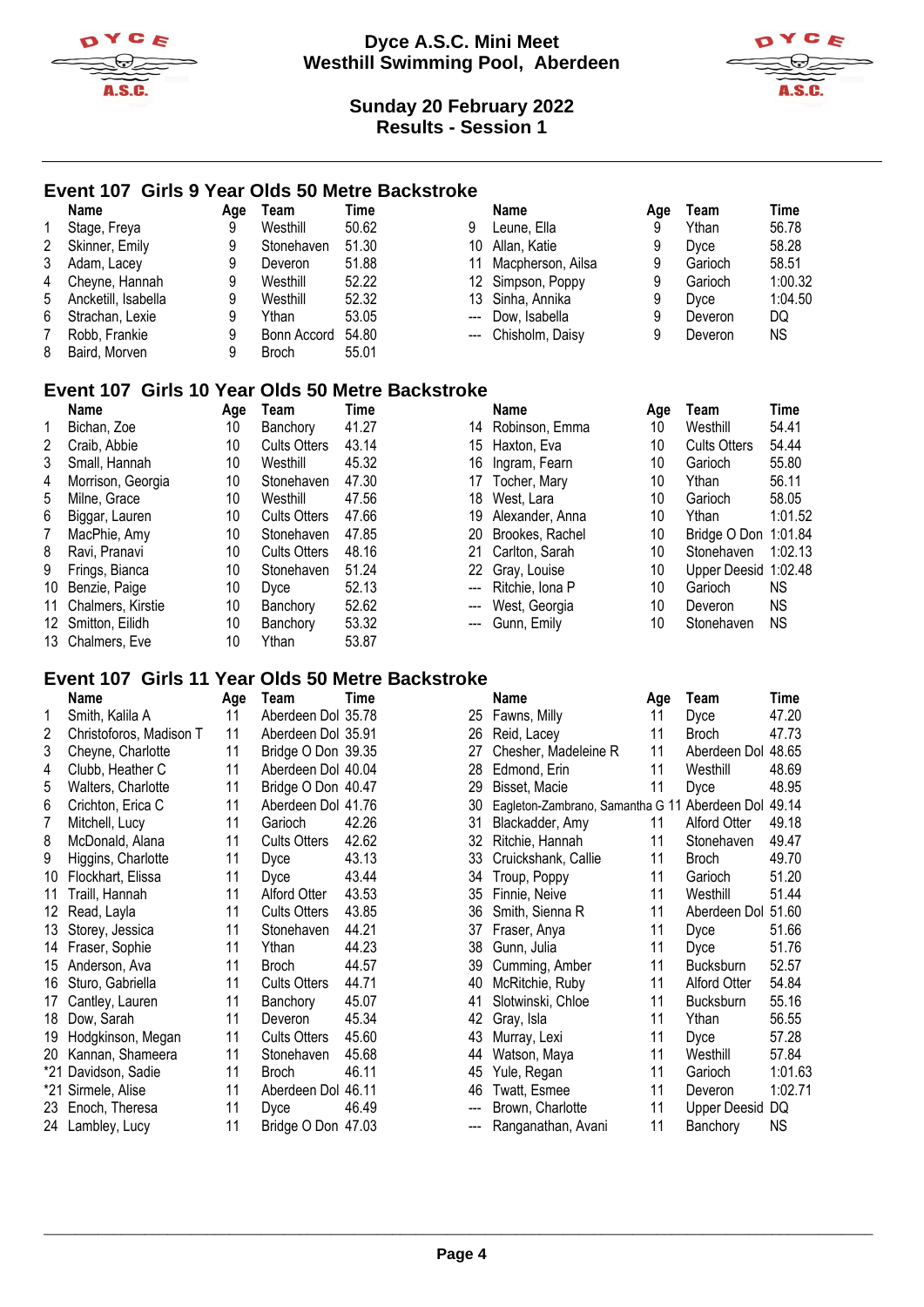



|     | Event 108 Girls 8 Year Olds 25 Metre Breaststroke             |          |                      |             |                            |                     |          |                     |             |  |  |  |  |
|-----|---------------------------------------------------------------|----------|----------------------|-------------|----------------------------|---------------------|----------|---------------------|-------------|--|--|--|--|
|     | <b>Name</b>                                                   | Age      | Team                 | <b>Time</b> |                            | <b>Name</b>         | Age      | Team                | <b>Time</b> |  |  |  |  |
| 1   | Taylor, Grace                                                 | 8        | <b>Alford Otter</b>  | 32.36       | 4                          | Brooks, Raegan      | 8        | <b>Bonn Accord</b>  | 34.63       |  |  |  |  |
| 2   | Ritchie, Mila                                                 | 8        | Banchory             | 32.99       | $\qquad \qquad \text{---}$ | Strachan, Ailsa     | 8        | <b>Broch</b>        | DQ          |  |  |  |  |
| 3   | Robertson-Murray, Layla                                       | 8        | Ythan                | 33.14       |                            |                     |          |                     |             |  |  |  |  |
|     |                                                               |          |                      |             |                            |                     |          |                     |             |  |  |  |  |
|     | Event 109 Girls 9 Year Olds 50 Metre Butterfly<br><b>Name</b> |          | Team                 | <b>Time</b> |                            | Name                |          | Team                | <b>Time</b> |  |  |  |  |
| 1   | Skinner, Emily                                                | Age<br>9 | Stonehaven           | 53.33       |                            | Simpson, Poppy      | Age<br>9 | Garioch             | DQ          |  |  |  |  |
| 2   | Strachan, Lexie                                               | 9        | Ythan                | 1:06.61     |                            | Leune, Ella         | 9        | Ythan               | DQ          |  |  |  |  |
| --- | Macpherson, Ailsa                                             | 9        | Garioch              | DQ          |                            |                     |          |                     |             |  |  |  |  |
|     |                                                               |          |                      |             |                            |                     |          |                     |             |  |  |  |  |
|     | Event 109 Girls 10 Year Olds 50 Metre Butterfly               |          |                      |             |                            |                     |          |                     |             |  |  |  |  |
|     | <b>Name</b>                                                   | Age      | Team                 | <b>Time</b> |                            | Name                | Age      | Team                | <b>Time</b> |  |  |  |  |
| 1   | Bichan, Zoe                                                   | 10       | Banchory             | 39.33       | 12 <sup>12</sup>           | Smitton, Eilidh     | 10       | Banchory            | 1:03.85     |  |  |  |  |
| 2   | Small, Hannah                                                 | 10       | Westhill             | 48.67       | 13                         | Chalmers, Eve       | 10       | Ythan               | 1:07.64     |  |  |  |  |
| 3   | Robinson, Emma                                                | 10       | Westhill             | 48.85       | ---                        | Biggar, Lauren      | 10       | <b>Cults Otters</b> | DQ          |  |  |  |  |
| 4   | Milne, Grace                                                  | 10       | Westhill             | 51.27       |                            | Alexander, Anna     | 10       | Ythan               | DQ          |  |  |  |  |
| 5   | Craib, Abbie                                                  | 10       | <b>Cults Otters</b>  | 52.71       |                            | Stenhouse, Suzy E   | 10       | Stonehaven          | <b>DQ</b>   |  |  |  |  |
| 6   | Tocher, Mary                                                  | 10       | Ythan                | 53.76       |                            | West, Lara          | 10       | Garioch             | DQ          |  |  |  |  |
| 7   | Morrison, Georgia                                             | 10       | Stonehaven           | 55.37       | $\overline{\phantom{a}}$   | Ingram, Fearn       | 10       | Garioch             | DQ          |  |  |  |  |
| 8   | Benzie, Paige                                                 | 10       | Dyce                 | 56.13       | ---                        | West, Georgia       | 10       | Deveron             | <b>NS</b>   |  |  |  |  |
| 9   | Chalmers, Kirstie                                             | 10       | Banchory             | 56.78       |                            | Gunn, Emily         | 10       | Stonehaven          | <b>NS</b>   |  |  |  |  |
| 10  | MacPhie, Amy                                                  | 10       | Stonehaven           | 58.82       |                            | Ritchie, Iona P     | 10       | Garioch             | <b>NS</b>   |  |  |  |  |
| 11  | Brookes, Rachel                                               | 10       | Bridge O Don 1:03.49 |             |                            |                     |          |                     |             |  |  |  |  |
|     | Event 109 Girls 11 Year Olds 50 Metre Butterfly               |          |                      |             |                            |                     |          |                     |             |  |  |  |  |
|     | <b>Name</b>                                                   | Age      | Team                 | <b>Time</b> |                            | <b>Name</b>         | Age      | Team                | <b>Time</b> |  |  |  |  |
| 1   | Smith, Kalila A                                               | 11       | Aberdeen Dol 34.05   |             | 19                         | Anderson, Ava       | 11       | <b>Broch</b>        | 50.21       |  |  |  |  |
| 2   | Christoforos, Madison T                                       | 11       | Aberdeen Dol 35.29   |             | 20                         | Storey, Jessica     | 11       | Stonehaven          | 51.38       |  |  |  |  |
| 3   | Cheyne, Charlotte                                             | 11       | Bridge O Don 38.60   |             | 21                         | Munro, Rowan        | 11       | <b>Alford Otter</b> | 52.49       |  |  |  |  |
| 4   | Lambley, Lucy                                                 | 11       | Bridge O Don 40.72   |             | 22                         | Blackadder, Amy     | 11       | <b>Alford Otter</b> | 53.36       |  |  |  |  |
| 5   | Walters, Charlotte                                            | 11       | Bridge O Don 40.78   |             | 23                         | Dow, Sarah          | 11       | Deveron             | 53.90       |  |  |  |  |
| 6   | Clubb, Heather C                                              | 11       | Aberdeen Dol 42.08   |             | 24                         | Kannan, Shameera    | 11       | Stonehaven          | 55.04       |  |  |  |  |
| 7   | Higgins, Charlotte                                            | 11       | Dyce                 | 42.60       | 25                         | Troup, Poppy        | 11       | Garioch             | 55.64       |  |  |  |  |
| 8   | Crichton, Erica C                                             | 11       | Aberdeen Dol 43.04   |             | 26                         | Bisset, Macie       | 11       | Dyce                | 57.73       |  |  |  |  |
| 9   | Mitchell, Lucy                                                | 11       | Garioch              | 43.22       | 27                         | Hodgkinson, Megan   | 11       | <b>Cults Otters</b> | 59.81       |  |  |  |  |
| 10  | Flockhart, Elissa                                             | 11       |                      | 43.76       | 28                         | Gray, Isla          | 11       | Ythan               | 1:02.73     |  |  |  |  |
|     |                                                               |          | Dyce                 |             |                            |                     |          |                     |             |  |  |  |  |
| 11  | Chesher, Madeleine R                                          | 11       | Aberdeen Dol 46.14   |             | 29                         | Cruickshank, Callie | 11       | <b>Broch</b>        | 1:03.34     |  |  |  |  |
| 12  | Smith, Sienna R                                               | 11       | Aberdeen Dol 46.71   |             | ---                        | Davidson, Sadie     | 11       | <b>Broch</b>        | DQ          |  |  |  |  |
| 13  | Fraser, Sophie                                                | 11       | Ythan                | 46.79       | ---                        | Reid, Lacey         | 11       | <b>Broch</b>        | DQ          |  |  |  |  |
| 14  | McDonald, Alana                                               | 11       | <b>Cults Otters</b>  | 47.35       | ---                        | Read, Layla         | 11       | <b>Cults Otters</b> | DQ          |  |  |  |  |
| 15  | Traill, Hannah                                                | 11       | <b>Alford Otter</b>  | 47.52       | ---                        | Slotwinski, Chloe   | 11       | Bucksburn           | DQ          |  |  |  |  |
| 16  | Cantley, Lauren                                               | 11       | Banchory             | 47.66       | ---                        | Yule, Regan         | 11       | Garioch             | DQ          |  |  |  |  |
| 17  | Fawns, Milly                                                  | 11       | Dyce                 | 47.85       |                            | Enoch, Theresa      | 11       | Dyce                | DQ          |  |  |  |  |
| 18  | Eagleton-Zambrano, Samantha G 11 Aberdeen Dol 49.68           |          |                      |             |                            | Cumming, Amber      | 11       | Bucksburn           | DQ          |  |  |  |  |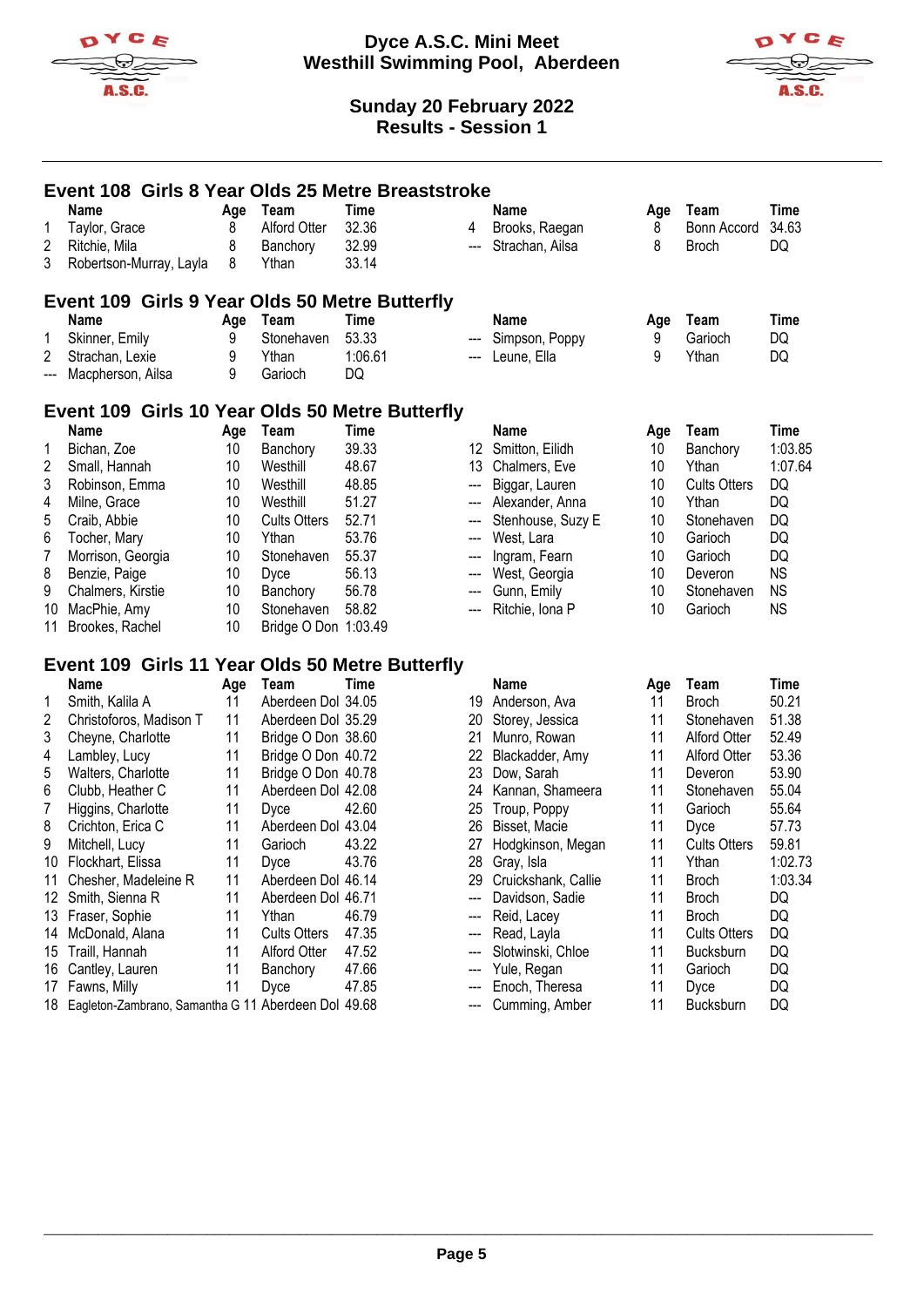



# **Event 110 Girls 9-11 200 Metre Freestyle Relay**

| Team<br><b>Cults Otters</b><br>1<br>1) Read, Layla 11 | <b>Time</b><br>2:40.83<br>A<br>2) Craib, Abbie 10<br>3) Ravi, Pranavi 10 4) McDonald, Alana 11   |
|-------------------------------------------------------|--------------------------------------------------------------------------------------------------|
| Banchory<br>$\mathbf{2}$<br>1) Cantley, Lauren 11     | 2:44.76<br>$\mathsf{A}$<br>2) Chalmers, Kirstie 10<br>3) Smitton, Eilidh 10<br>4) Bichan, Zoe 10 |
| Westhill<br>3<br>1) Ancketill, Isabella 9             | 2:48.26<br>A<br>3) Robinson, Emma 10<br>4) Small, Hannah 10<br>2) Milne, Grace 10                |
| Dyce<br>4<br>1) Allan, Katie 9                        | 2:48.89<br>A<br>2) Benzie, Paige 10<br>3) Higgins, Charlotte 11<br>4) Flockhart, Elissa 11       |
| <b>Cults Otters</b><br>5<br>1) Hodgkinson, Megan 11   | 2:52.89<br>B<br>2) Haxton, Eva 10<br>3) Biggar, Lauren 10 4) Sabzabadi, Parnaz 11                |
| Deveron<br>6<br>1) Twatt, Esmee 11                    | 2:53.60<br>A<br>2) Dow, Isabella 9<br>3) Adam, Lacey 9<br>4) Dow, Sarah 11                       |
| Ythan<br>$\overline{7}$<br>1) Tocher, Mary 10         | 2:56.01<br>A<br>2) Strachan, Lexie 9 3) Chalmers, Eve 10 4) Fraser, Sophie 11                    |
| Stonehaven<br>8<br>1) Stenhouse, Suzy E 10            | 2:56.56<br>B<br>3) Skinner, Emily 9 4) Morrison, Georgia 10<br>2) Ritchie, Hannah 11             |
| 9<br>Garioch<br>1) Troup, Poppy 11                    | 3:06.88<br>A<br>2) West, Lara 10<br>3) Ingram, Fearn 10 4) Mitchell, Lucy 11                     |
| --- Alford Otter<br>1) Blackadder, Amy 11             | X2:54.02<br>A<br>2) McRitchie, Ruby 11<br>3) Munro, Rowan 11<br>4) Traill, Hannah 11             |
| --- Stonehaven<br>1) Carlton, Sarah 10                | X2:55.62<br>A<br>3) MacPhie, Amy 10<br>4) Storey, Jessica 11<br>2) Kannan, Shameera 11           |
| --- Broch<br>1) Davidson, Sadie 11                    | X3:16.68<br>A<br>2) Strachan, Ailsa 8 3) Baird, Morven 9<br>4) Anderson, Ava 11                  |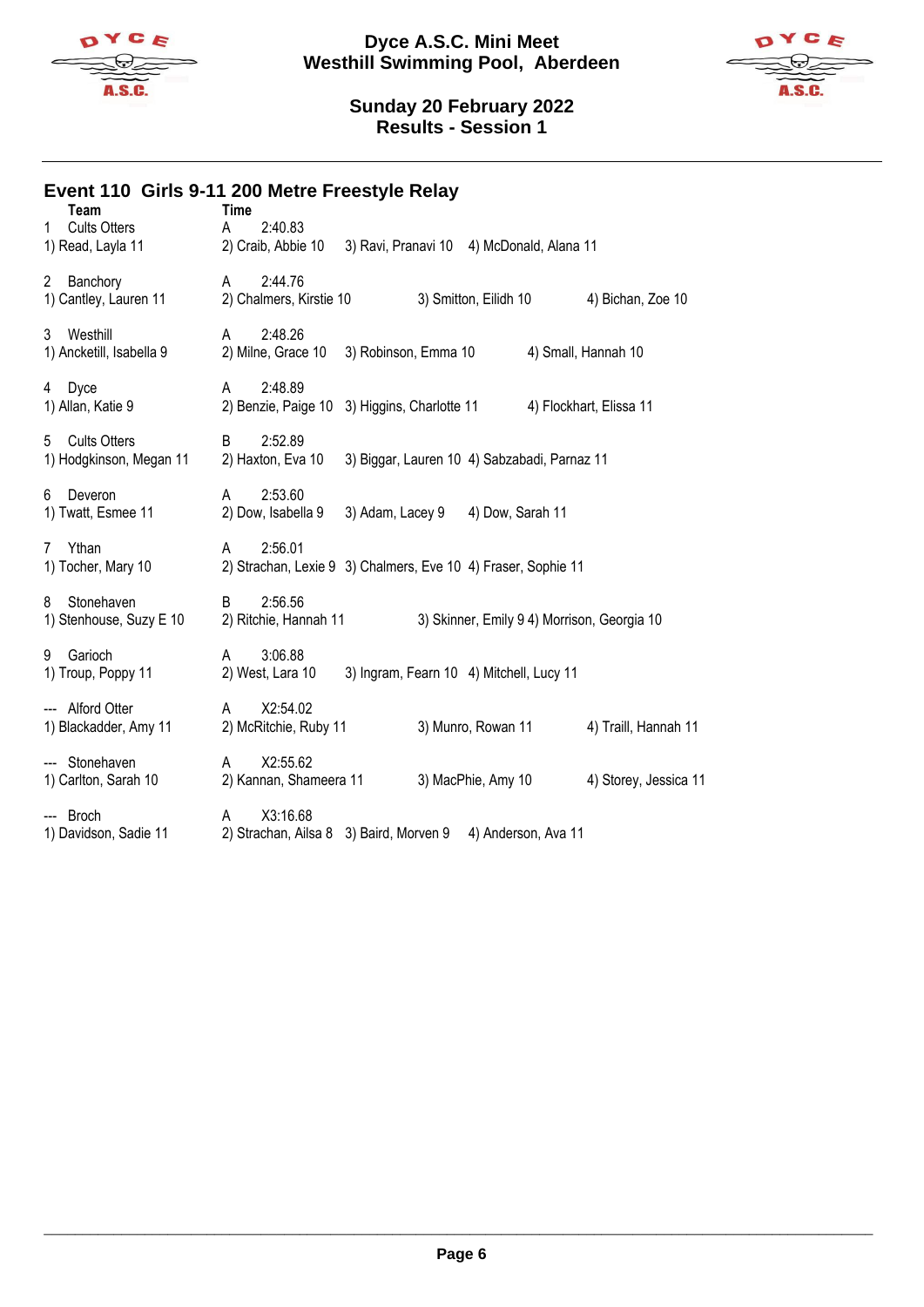



|        |                                 |          | Event 201 Girls 9 Year Olds 50 Metre Freestyle |                |                                                 |          |                                 |          |                           |                |
|--------|---------------------------------|----------|------------------------------------------------|----------------|-------------------------------------------------|----------|---------------------------------|----------|---------------------------|----------------|
|        | <b>Name</b>                     |          | Age Team                                       | Time           |                                                 |          | <b>Name</b>                     | Age      | Team                      | <b>Time</b>    |
| 1      | Strachan, Alexx                 | 9        | <b>Broch</b>                                   | 45.44          |                                                 | 3        | Cumming, Rowan                  | 9        | Bucksburn                 | 51.86          |
| 2      | MacLennan, Mairi                | 9        | Alford Otter                                   | 45.65          |                                                 | 4        | Luckins, Ava-Rose               | 9        | Ythan                     | 53.92          |
|        |                                 |          |                                                |                | Event 201 Girls 10 Year Olds 50 Metre Freestyle |          |                                 |          |                           |                |
|        | <b>Name</b>                     | Age      | Team                                           | Time           |                                                 |          | <b>Name</b>                     | Age      | Team                      | Time           |
| 1.     | West, Ava                       | 10       | Garioch                                        | 55.03          |                                                 |          |                                 |          |                           |                |
|        |                                 |          |                                                |                | Event 201 Girls 11 Year Olds 50 Metre Freestyle |          |                                 |          |                           |                |
|        | <b>Name</b>                     | Age      | Team                                           | Time           |                                                 |          | <b>Name</b>                     | Age      | Team                      | <b>Time</b>    |
| 1      | Campbell, Charley               | 11       | <b>Broch</b>                                   | 40.20          |                                                 | 6        | Angus, Naomi                    | 11       | Deveron                   | 53.87          |
| 2      | Macrae, Jessica E               | 11       | Aberdeen Dol 43.99                             |                |                                                 | 7        | Hutcheon, Jessica               | 11       | Bonn Accord               | 56.57          |
| 3      | Viliute, Simona                 | 11       | Westhill                                       | 45.64          |                                                 | 8        | Hernandez Bruzco, Veronica      | 11       | Dyce                      | 56.78          |
| 4      | Lang, Julia                     | 11       | Bonn Accord                                    | 45.95          |                                                 | 9        | Hutcheon, Katie                 | 11       | Bonn Accord               | 56.83          |
| 5      | Skiba, Laura                    | 11       | Deveron                                        | 47.96          |                                                 | 10       | Ashaye, Teninla                 | 11       | Dyce                      | 58.59          |
|        |                                 |          | Event 201 Boys 9 Year Olds 50 Metre Freestyle  |                |                                                 |          |                                 |          |                           |                |
|        | Name                            | Age      | Team                                           | Time           |                                                 |          | <b>Name</b>                     | Age      | Team                      | <b>Time</b>    |
| 1      | Carter, Finn                    | 9        | Westhill                                       | 39.18          |                                                 | 8        | Scallon, Euan A                 | 9        | Garioch                   | 44.83          |
| 2      | Peel, Oliver R                  | 9        | Garioch                                        | 41.76          |                                                 | 9        | Gault, Ruairidh                 | 9        | Ythan                     | 47.19          |
| 3      | Downie, Aiden                   | 9        | Dyce                                           | 41.86          |                                                 | 10       | Dewar, Miko                     | 9        | Bonn Accord               | 50.05          |
| 4      | Taylor, Cole                    | 9        | <b>Broch</b>                                   | 43.28          |                                                 | 11       | Ruddick, Matthew                | 9        | <b>Alford Otter</b>       | 58.86          |
| 5      | Cruickshank, Kai                | 9        | <b>Broch</b>                                   | 43.31          |                                                 | 12       | Lau, Kyan                       | 9        | Bonn Accord               | 59.29          |
| 6      | Macrae, Angus N                 | 9        | Aberdeen Dol 44.12                             |                |                                                 |          | Santry, Brendan                 | 9        | Garioch                   | <b>NS</b>      |
| 7      | Dundee, Finlay                  | 9        | Ythan                                          | 44.48          |                                                 |          |                                 |          |                           |                |
|        |                                 |          |                                                |                | Event 201 Boys 10 Year Olds 50 Metre Freestyle  |          |                                 |          |                           |                |
|        | <b>Name</b>                     | Age      | Team                                           | Time           |                                                 |          | Name                            | Age      | Team                      | <b>Time</b>    |
| 1      | Guises, Emilien                 | 10       | Aberdeen Dol 37.03                             |                |                                                 | 11       | Taylor, William                 | 10       | Alford Otter              | 46.45          |
| 2      | Asalor, David                   | 10       | Alford Otter                                   | 38.78          |                                                 |          | 12 Tomkins, Matthew G           | 10       | Aberdeen Dol 46.50        |                |
| 3      | Jupp, Cameron                   | 10       | <b>Cults Otters</b>                            | 39.87          |                                                 | 13       | Dempster, Harry                 | 10       | Upper Deesid 47.95        |                |
| 4      | Buchan, Sawyer                  | 10       | Bridge O Don 39.99                             |                |                                                 | 14       | Joumani, Harron                 | 10       | Bonn Accord               | 50.45          |
| 5      | Cheh, Alvin A                   | 10       | <b>Cults Otters</b>                            | 40.22          |                                                 | 15       | Moverley, Greg                  | 10       | Westhill                  | 50.93          |
| 6      | Tait, Rylie                     | 10<br>10 | <b>Broch</b><br>Garioch                        | 40.77<br>42.33 |                                                 | 16       | West, Nicky<br>Reid, Charlie    | 10<br>10 | <b>Broch</b>              | 51.91<br>53.90 |
| 7<br>8 | Scallon, Finn<br>MacRae, Rory J | 10       | Aberdeen Dol 42.43                             |                |                                                 | 17<br>18 | Kennedy, Calum                  | 10       | Dyce<br>Bonn Accord 55.08 |                |
| 9      | Mennie, Fraser                  | 10       | Westhill                                       | 43.68          |                                                 | 19       | Przerada, Jan                   | 10       | Aberdeen Dol 1:01.53      |                |
|        | 10 Pirie, Joe                   | 10       | Westhill                                       | 44.70          |                                                 |          |                                 |          |                           |                |
|        |                                 |          |                                                |                |                                                 |          |                                 |          |                           |                |
|        | Name                            | Age      | Team                                           | Time           | Event 201 Boys 11 Year Olds 50 Metre Freestyle  |          | Name                            | Age      | Team                      | <b>Time</b>    |
| 1      | Khowboonchai, Sky               | 11       | Bonn Accord                                    | 31.08          |                                                 | 15       | Gault, Fyvie                    | 11       | Ythan                     | 37.52          |
| 2      | Calder, Adam                    | 11       | <b>Broch</b>                                   | 31.24          |                                                 | 16       | Bilsland, James                 | 11       | Westhill                  | 37.63          |
| 3      | Jolly, Cameron                  | 11       | Dyce                                           | 31.33          |                                                 | 17       | Clark, Ethan                    | 11       | <b>Cults Otters</b>       | 37.80          |
| 4      | Hodzic, Ollie                   | 11       | <b>Cults Otters</b>                            | 31.85          |                                                 | 18       | Howe, Davi                      | 11       | <b>Cults Otters</b>       | 37.81          |
| 5      | Ritchie, Arlo                   | 11       | Banchory                                       | 32.15          |                                                 | 19       | MacLennan, Finlay               | 11       | Alford Otter              | 38.15          |
| 6      | Cook, Harry                     | 11       | Stonehaven                                     | 32.21          |                                                 | 20       | Ross, Robert                    | 11       | Dyce                      | 38.58          |
| 7      | Cantley, Alex                   | 11       | Banchory                                       | 34.17          |                                                 | 21       | Whyte, Riley                    | 11       | <b>Broch</b>              | 39.00          |
| 8      | Aberdein, Harry                 | 11       | Banchory                                       | 34.48          |                                                 | 22       | Gavin, Michael                  | 11       | <b>Cults Otters</b>       | 39.20          |
| 9      | Weatherhead, Zac                | 11       | Banchory                                       | 35.91          |                                                 | 23       | Szegenyak, Beni                 | 11       | Bucksburn                 | 39.77          |
| 10     | Glennie, James                  | 11       | Alford Otter                                   | 36.04          |                                                 | 24       | Vila Domini Okennedy, Marcus 11 |          | <b>Cults Otters</b>       | 40.56          |
| 11     | Wright, Logan                   | 11       | <b>Bucksburn</b>                               | 36.48          |                                                 | 25       | Siggins, Aiden                  | 11       | <b>Cults Otters</b>       | 40.67          |
| 12     | Plaskota, Matty                 | 11       | Westhill                                       | 36.50          |                                                 | 26       | Gordon, Ruaridh                 | 11       | Dyce                      | 43.56          |
| 13     | Lennox, Jamie                   | 11       | Westhill                                       | 37.33          |                                                 | 27       | Lilley, Cooper                  | 11       | Aberdeen Dol 43.95        |                |
| 14     | Szczerba, Lewis                 | 11       | Bonn Accord                                    | 37.41          |                                                 | 28       | Hartshom, Aston                 | 11       | Deveron                   | 44.35          |
|        |                                 |          |                                                |                |                                                 |          |                                 |          |                           |                |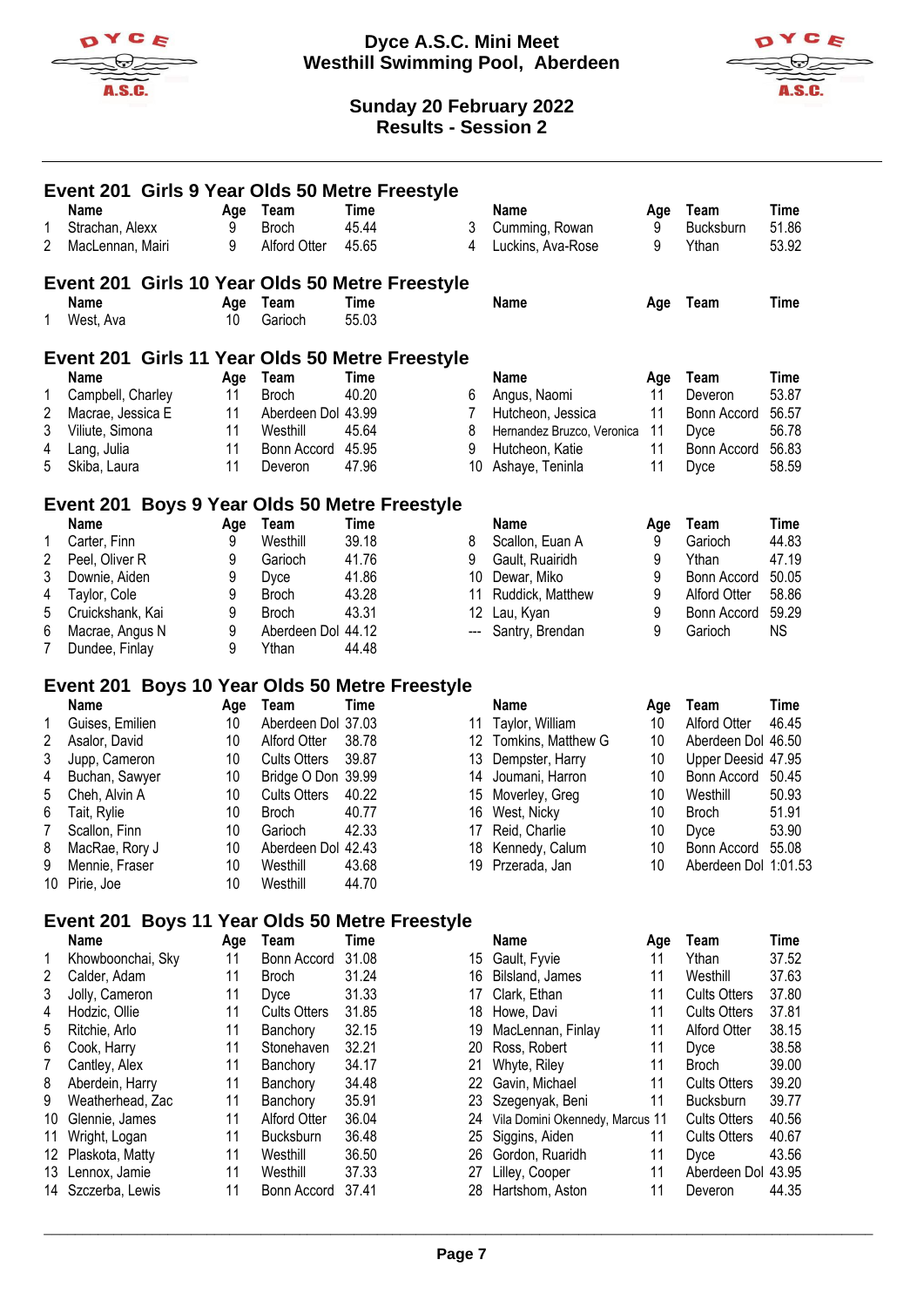

**Dyce A.S.C. Mini Meet Westhill Swimming Pool, Aberdeen**



| 29<br>30<br>31<br>33<br>35 | Ball, Lucas<br>Davidson, Jason<br>Gibson, Samuel<br>32 Apedaile, Riley<br>Elsayed, Seif<br>34 Wilson, Clark<br>Hargreaves, Innes<br>36 Lilley, Zach | 11<br>11<br>11<br>11<br>11<br>11<br>11<br>11 | Banchory<br>Banchory<br>Bonn Accord<br><b>Broch</b><br>Bridge O Don 44.91<br>Ythan<br>Upper Deesid 45.87<br>Aberdeen Dol 45.94 | 44.44<br>44.78<br>44.79<br>44.90<br>45.75 | 38<br>39<br>40<br>41<br>$\overline{\phantom{a}}$<br>$\hspace{0.05cm} \ldots$<br>--- | 37 Elsayed, Saif<br>Stewart, Max<br>Higgins, Euan<br>McHardy-O'Shea, William<br>Edmonds, Callum<br>Wallace, Keir<br>Elton, Joel<br>Harlemann, Hans | 11<br>11<br>11<br>11<br>11<br>11<br>11<br>11 | Dyce<br>Bridge O Don 47.16<br>Bridge O Don 48.05<br>Upper Deesid 48.55<br>Banchory<br><b>Broch</b><br><b>Alford Otter</b><br>Banchory | 46.41<br>48.62<br><b>NS</b><br><b>NS</b><br><b>NS</b> |  |  |
|----------------------------|-----------------------------------------------------------------------------------------------------------------------------------------------------|----------------------------------------------|--------------------------------------------------------------------------------------------------------------------------------|-------------------------------------------|-------------------------------------------------------------------------------------|----------------------------------------------------------------------------------------------------------------------------------------------------|----------------------------------------------|---------------------------------------------------------------------------------------------------------------------------------------|-------------------------------------------------------|--|--|
|                            | Event 202 Boys 8 Year Olds 25 Metre Backstroke                                                                                                      |                                              |                                                                                                                                |                                           |                                                                                     |                                                                                                                                                    |                                              |                                                                                                                                       |                                                       |  |  |
|                            | <b>Name</b>                                                                                                                                         | Age                                          | Team                                                                                                                           | Time                                      |                                                                                     | <b>Name</b>                                                                                                                                        | Age                                          | Team                                                                                                                                  | Time                                                  |  |  |
| 1                          | Stables, Dylan                                                                                                                                      | 8                                            | Garioch                                                                                                                        | 23.37                                     | 4                                                                                   | Tetlow, Lewis                                                                                                                                      | 8                                            | Garioch                                                                                                                               | 28.05                                                 |  |  |
| 2                          | Wilson, Calum                                                                                                                                       | 8                                            | Ythan                                                                                                                          | 25.58                                     | 5                                                                                   | Fletcher, Humphrey A                                                                                                                               | 8                                            | Garioch                                                                                                                               | 31.23                                                 |  |  |
| 3                          | Al Gawish, Selim                                                                                                                                    | 8                                            | Westhill                                                                                                                       | 26.07                                     | $\overline{\phantom{a}}$                                                            | Richardson, Dexter                                                                                                                                 | 8                                            | Stonehaven                                                                                                                            | DQ                                                    |  |  |
|                            | Event 203 Girls 9 Year Olds 50 Metre Breaststroke                                                                                                   |                                              |                                                                                                                                |                                           |                                                                                     |                                                                                                                                                    |                                              |                                                                                                                                       |                                                       |  |  |
|                            | <b>Name</b>                                                                                                                                         | Age                                          | Team                                                                                                                           | Time                                      |                                                                                     | <b>Name</b>                                                                                                                                        | Age                                          | Team                                                                                                                                  | Time                                                  |  |  |
| 1                          | MacLennan, Mairi                                                                                                                                    | 9                                            | Alford Otter                                                                                                                   | 1:03.71                                   |                                                                                     | --- Cumming, Rowan                                                                                                                                 | 9                                            | Bucksburn                                                                                                                             | DQ                                                    |  |  |
| 2                          | Strachan, Alexx                                                                                                                                     | 9                                            | <b>Broch</b>                                                                                                                   | 1:06.54                                   |                                                                                     |                                                                                                                                                    |                                              |                                                                                                                                       |                                                       |  |  |
|                            | Event 203 Girls 10 Year Olds 50 Metre Breaststroke                                                                                                  |                                              |                                                                                                                                |                                           |                                                                                     |                                                                                                                                                    |                                              |                                                                                                                                       |                                                       |  |  |
|                            | <b>Name</b>                                                                                                                                         | Age                                          | Team                                                                                                                           | Time                                      |                                                                                     | <b>Name</b>                                                                                                                                        | Age                                          | Team                                                                                                                                  | <b>Time</b>                                           |  |  |
| 1.                         | West, Ava                                                                                                                                           | 10                                           | Garioch                                                                                                                        | 1:21.20                                   |                                                                                     |                                                                                                                                                    |                                              |                                                                                                                                       |                                                       |  |  |
|                            |                                                                                                                                                     |                                              |                                                                                                                                |                                           |                                                                                     |                                                                                                                                                    |                                              |                                                                                                                                       |                                                       |  |  |
|                            | Event 203 Girls 11 Year Olds 50 Metre Breaststroke                                                                                                  |                                              |                                                                                                                                |                                           |                                                                                     |                                                                                                                                                    |                                              |                                                                                                                                       |                                                       |  |  |
|                            | <b>Name</b>                                                                                                                                         | Age                                          | Team                                                                                                                           | <b>Time</b>                               |                                                                                     | Name                                                                                                                                               | Age                                          | Team                                                                                                                                  | Time                                                  |  |  |
|                            |                                                                                                                                                     |                                              |                                                                                                                                |                                           |                                                                                     |                                                                                                                                                    |                                              |                                                                                                                                       |                                                       |  |  |
| 1                          | Macrae, Jessica E                                                                                                                                   | 11                                           | Aberdeen Dol 53.92                                                                                                             |                                           | 5                                                                                   | Campbell, Charley                                                                                                                                  | 11                                           | <b>Broch</b>                                                                                                                          | 1:14.38                                               |  |  |
| 2                          | Viliute, Simona                                                                                                                                     | 11                                           | Westhill                                                                                                                       | 57.20                                     | $\hspace{0.05cm} \ldots$                                                            | Hutcheon, Jessica                                                                                                                                  | 11                                           | Bonn Accord                                                                                                                           | DQ                                                    |  |  |
| 3                          | Skiba, Laura                                                                                                                                        | 11                                           | Deveron                                                                                                                        | 58.42                                     | $\overline{\phantom{a}}$                                                            | Angus, Naomi                                                                                                                                       | 11                                           | Deveron                                                                                                                               | DQ                                                    |  |  |
| 4                          | Lang, Julia                                                                                                                                         | 11                                           | Bonn Accord 1:03.71                                                                                                            |                                           | ---                                                                                 | Hutcheon, Katie                                                                                                                                    | 11                                           | Bonn Accord                                                                                                                           | DQ                                                    |  |  |
|                            |                                                                                                                                                     |                                              |                                                                                                                                |                                           |                                                                                     |                                                                                                                                                    |                                              |                                                                                                                                       |                                                       |  |  |
|                            | Event 203 Boys 9 Year Olds 50 Metre Breaststroke<br><b>Name</b>                                                                                     | Age                                          | Team                                                                                                                           | Time                                      |                                                                                     | Name                                                                                                                                               | Age                                          | Team                                                                                                                                  | Time                                                  |  |  |
| 1                          | Carter, Finn                                                                                                                                        | 9                                            | Westhill                                                                                                                       | 57.45                                     | 6                                                                                   | Scallon, Euan A                                                                                                                                    | 9                                            | Garioch                                                                                                                               | 1:05.38                                               |  |  |
| 2                          | Downie, Aiden                                                                                                                                       | 9                                            | Dyce                                                                                                                           | 59.56                                     | 7                                                                                   | Taylor, Cole                                                                                                                                       | 9                                            | <b>Broch</b>                                                                                                                          | 1:09.45                                               |  |  |
| 3                          | Cruickshank, Kai                                                                                                                                    | 9                                            | <b>Broch</b>                                                                                                                   | 1:02.24                                   | 8                                                                                   | Ruddick, Matthew                                                                                                                                   | 9                                            | <b>Alford Otter</b>                                                                                                                   | 1:12.19                                               |  |  |
| 4                          | Peel, Oliver R                                                                                                                                      | 9                                            | Garioch                                                                                                                        | 1:02.35                                   | $\hspace{0.05cm} \ldots$                                                            | Lau, Kyan                                                                                                                                          | 9                                            | Bonn Accord                                                                                                                           | DQ                                                    |  |  |
| 5                          | Gault, Ruairidh                                                                                                                                     | 9                                            | Ythan                                                                                                                          | 1:02.76                                   |                                                                                     | Santry, Brendan                                                                                                                                    | 9                                            | Garioch                                                                                                                               | <b>NS</b>                                             |  |  |
|                            |                                                                                                                                                     |                                              |                                                                                                                                |                                           |                                                                                     |                                                                                                                                                    |                                              |                                                                                                                                       |                                                       |  |  |
|                            | Event 203 Boys 10 Year Olds 50 Metre Breaststroke<br><b>Name</b>                                                                                    |                                              |                                                                                                                                |                                           |                                                                                     | <b>Name</b>                                                                                                                                        |                                              |                                                                                                                                       |                                                       |  |  |
| 1                          | Guises, Emilien                                                                                                                                     | Age<br>10                                    | Team<br>Aberdeen Dol 50.93                                                                                                     | Time                                      | 9                                                                                   |                                                                                                                                                    | Age<br>10                                    | Team<br><b>Alford Otter</b>                                                                                                           | <b>Time</b><br>1:04.32                                |  |  |
|                            |                                                                                                                                                     | 10                                           | <b>Cults Otters</b>                                                                                                            | 53.15                                     |                                                                                     | Taylor, William                                                                                                                                    | 10                                           | Bonn Accord                                                                                                                           | 1:04.34                                               |  |  |
| 2<br>3                     | Jupp, Cameron<br>Scallon, Finn                                                                                                                      | 10                                           | Garioch                                                                                                                        | 54.65                                     | 11                                                                                  | 10 Kennedy, Calum                                                                                                                                  | 10                                           |                                                                                                                                       |                                                       |  |  |
| 4                          |                                                                                                                                                     | 10                                           | Westhill                                                                                                                       | 54.83                                     | ---                                                                                 | Dempster, Harry<br>Asalor, David                                                                                                                   | 10                                           | Upper Deesid 1:05.70<br>Alford Otter                                                                                                  | DQ                                                    |  |  |
| 5                          | Pirie, Joe<br>Buchan, Sawyer                                                                                                                        | 10                                           | Bridge O Don 55.46                                                                                                             |                                           | ---                                                                                 | West, Nicky                                                                                                                                        | 10                                           | <b>Broch</b>                                                                                                                          | DQ                                                    |  |  |
| 6                          |                                                                                                                                                     | 10                                           | <b>Broch</b>                                                                                                                   | 57.68                                     |                                                                                     | Mennie, Fraser                                                                                                                                     | 10                                           | Westhill                                                                                                                              | DQ                                                    |  |  |
| 7                          | Tait, Rylie<br>Cheh, Alvin A                                                                                                                        | 10                                           | <b>Cults Otters</b>                                                                                                            | 58.50                                     |                                                                                     | Joumani, Harron                                                                                                                                    | 10                                           | Bonn Accord                                                                                                                           | DQ                                                    |  |  |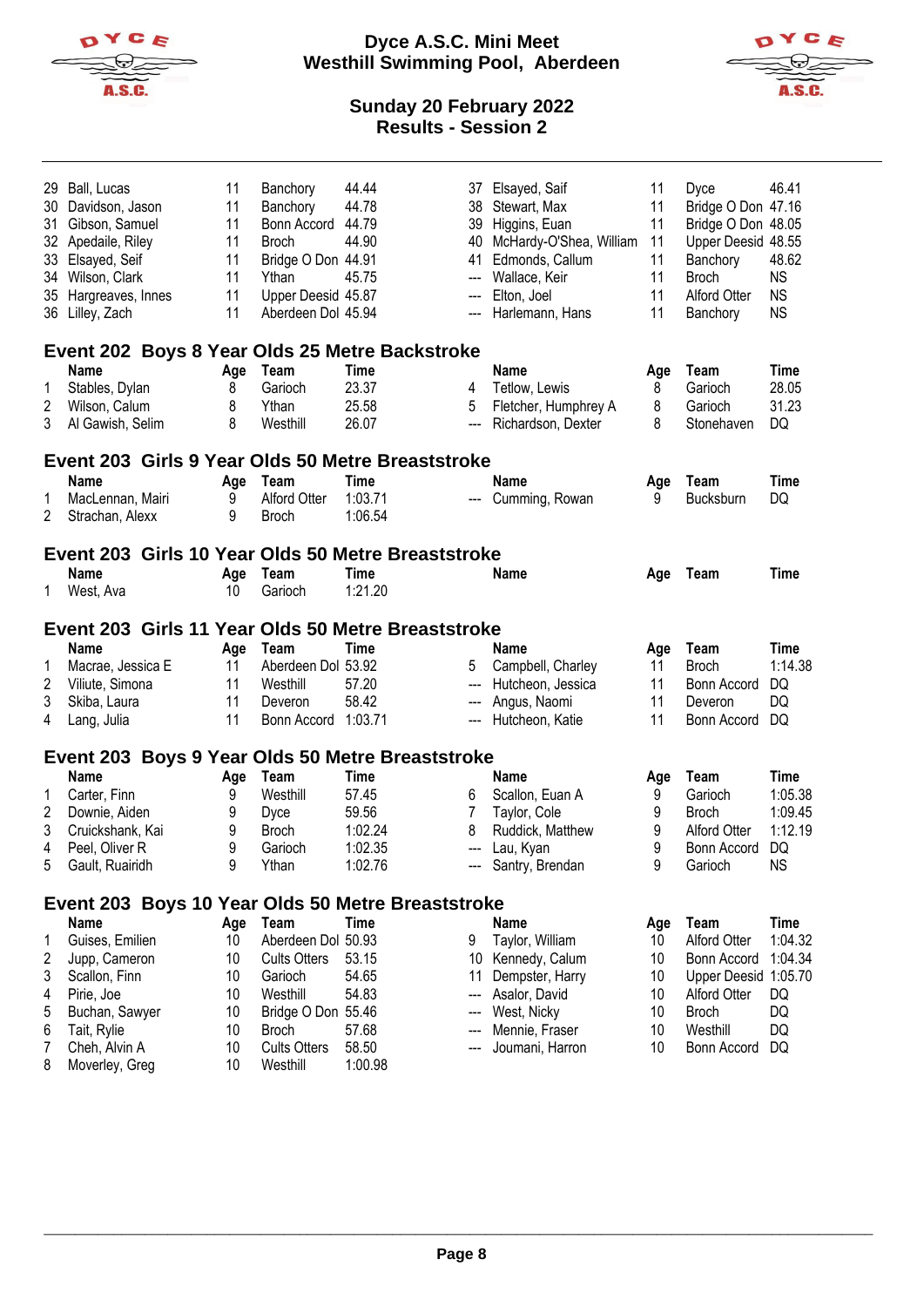



### **Event 203 Boys 11 Year Olds 50 Metre Breaststroke**

|    | Name                            | Age | Team                | Time  |
|----|---------------------------------|-----|---------------------|-------|
| 1  | Jolly, Cameron                  | 11  | Dyce                | 41.36 |
| 2  | Calder, Adam                    | 11  | Broch               | 44.21 |
| 3  | Khowboonchai, Sky               | 11  | Bonn Accord         | 44.53 |
| 4  | Aberdein, Harry                 | 11  | Banchory            | 44.66 |
| 5  | Cantley, Alex                   | 11  | Banchory            | 44.72 |
| 6  | Gavin, Michael                  | 11  | <b>Cults Otters</b> | 45.50 |
| 7  | Ritchie, Arlo                   | 11  | Banchory            | 45.88 |
| 8  | Weatherhead, Zac                | 11  | Banchory            | 45.90 |
| 9  | Lennox, Jamie                   | 11  | Westhill            | 47.32 |
| 10 | Glennie, James                  | 11  | <b>Alford Otter</b> | 48.21 |
| 11 | MacLennan, Finlay               | 11  | Alford Otter        | 48.89 |
| 12 | Wright, Logan                   | 11  | <b>Bucksburn</b>    | 49.70 |
| 13 | Plaskota, Matty                 | 11  | Westhill            | 49.77 |
| 14 | Vila Domini Okennedy, Marcus 11 |     | <b>Cults Otters</b> | 50.47 |
| 15 | Gault, Fyvie                    | 11  | Ythan               | 50.75 |
| 16 | Ross, Robert                    | 11  | Dyce                | 51.29 |
| 17 | Szczerba, Lewis                 | 11  | Bonn Accord         | 52.13 |
| 18 | Szegenyak, Beni                 | 11  | Bucksburn           | 52.84 |
| 19 | Whyte, Riley                    | 11  | <b>Broch</b>        | 52.97 |
| 20 | Siggins, Aiden                  | 11  | <b>Cults Otters</b> | 54.16 |

# **Event 204 Boys 8 Year Olds 25 Metre Butterfly**

| Name             | Age Team | Time  |  |
|------------------|----------|-------|--|
| 1 Wilson, Calum  | Ythan    | 23.82 |  |
| 2 Stables, Dylan | Garioch  | 23.85 |  |

#### **Event 205 Girls 9-11 100 Metre IM**

| Name                | Age Team            | Time |
|---------------------|---------------------|------|
| 1 Hutcheon, Katie   | Bonn Accord 2:11.45 |      |
| 2 Hutcheon, Jessica | Bonn Accord 2:18.05 |      |

#### **Event 205 Boys 9-11 100 Metre IM**

|    | <b>Name</b>                     | Age | Team                | Time    |
|----|---------------------------------|-----|---------------------|---------|
| 1  | Calder, Adam                    | 11  | <b>Broch</b>        | 1:20.57 |
| 2  | Khowboonchai, Sky               | 11  | Bonn Accord         | 1:22.57 |
| 3  | Cook, Harry                     | 11  | Stonehaven          | 1:22.81 |
| 4  | Ritchie, Arlo                   | 11  | Banchory            | 1:24.83 |
| 5  | Jolly, Cameron                  | 11  | Dyce                | 1:26.57 |
| 6  | Cantley, Alex                   | 11  | Banchory            | 1:28.01 |
| 7  | Aberdein, Harry                 | 11  | Banchory            | 1:28.63 |
| 8  | Hodzic, Ollie                   | 11  | <b>Cults Otters</b> | 1:29.34 |
| 9  | Weatherhead, Zac                | 11  | Banchory            | 1:29.39 |
| 10 | Glennie, James                  | 11  | Alford Otter        | 1:33.29 |
| 11 | Lennox, Jamie                   | 11  | Westhill            | 1:33.86 |
| 12 | Guises, Emilien                 | 10  | Aberdeen Dol        | 1:35.53 |
| 13 | Gavin, Michael                  | 11  | <b>Cults Otters</b> | 1:37.59 |
| 14 | Gault, Fyvie                    | 11  | Ythan               | 1:37.70 |
| 15 | Szczerba, Lewis                 | 11  | Bonn Accord         | 1:38.37 |
| 16 | Vila Domini Okennedy, Marcus 11 |     | <b>Cults Otters</b> | 1:40.16 |
| 17 | Howe, Davi                      | 11  | <b>Cults Otters</b> | 1:42.19 |
| 18 | Szegenyak, Beni                 | 11  | Bucksburn           | 1:42.70 |
| 19 | Clark, Ethan                    | 11  | <b>Cults Otters</b> | 1:43.46 |
| 20 | Carter, Finn                    | 9   | Westhill            | 1:45.27 |
| 21 | Bilsland, James                 | 11  | Westhill            | 1:47.14 |

| Name                                        | Age | Team                | <b>Time</b> |                        | <b>Name</b>             | Age | Team                 | <b>Time</b> |
|---------------------------------------------|-----|---------------------|-------------|------------------------|-------------------------|-----|----------------------|-------------|
| Jolly, Cameron                              | 11  | Dyce                | 41.36       | 21                     | Elsayed, Saif           | 11  | Dyce                 | 54.99       |
| Calder, Adam                                | 11  | <b>Broch</b>        | 44.21       | 22                     | Clark, Ethan            | 11  | <b>Cults Otters</b>  | 56.36       |
| Khowboonchai, Sky                           | 11  | Bonn Accord         | 44.53       | 23                     | Gordon, Ruaridh         | 11  | Dyce                 | 56.80       |
| Aberdein, Harry                             | 11  | Banchory            | 44.66       | 24                     | Bilsland, James         | 11  | Westhill             | 57.85       |
| Cantley, Alex                               | 11  | Banchory            | 44.72       | 25                     | Lilley, Zach            | 11  | Aberdeen Dol 59.41   |             |
| Gavin, Michael                              | 11  | <b>Cults Otters</b> | 45.50       | 26                     | Lilley, Cooper          | 11  | Aberdeen Dol 1:00.11 |             |
| Ritchie, Arlo                               | 11  | Banchory            | 45.88       | 27                     | Hartshom, Aston         | 11  | Deveron              | 1:00.20     |
| Weatherhead, Zac                            | 11  | Banchory            | 45.90       | 28                     | Edmonds, Callum         | 11  | Banchory             | 1:00.74     |
| Lennox, Jamie                               | 11  | Westhill            | 47.32       | 29                     | Ball, Lucas             | 11  | Banchory             | 1:01.81     |
| Glennie, James                              | 11  | <b>Alford Otter</b> | 48.21       | 30                     | McHardy-O'Shea, William | 11  | Upper Deesid 1:02.70 |             |
| MacLennan, Finlay                           | 11  | Alford Otter        | 48.89       | 31                     | Stewart, Max            | 11  | Bridge O Don 1:02.79 |             |
| Wright, Logan                               | 11  | <b>Bucksburn</b>    | 49.70       | 32                     | Higgins, Euan           | 11  | Bridge O Don 1:08.44 |             |
| Plaskota, Matty                             | 11  | Westhill            | 49.77       | 33                     | Hargreaves, Innes       | 11  | Upper Deesid 1:10.44 |             |
| Vila Domini Okennedy, Marcus 11             |     | <b>Cults Otters</b> | 50.47       | 34                     | Wilson, Clark           | 11  | Ythan                | 1:12.60     |
| Gault, Fyvie                                | 11  | Ythan               | 50.75       | ---                    | Hodzic, Ollie           | 11  | <b>Cults Otters</b>  | DQ          |
| Ross, Robert                                | 11  | Dyce                | 51.29       | ---                    | Cook, Harry             | 11  | Stonehaven           | DQ          |
| Szczerba, Lewis                             | 11  | Bonn Accord         | 52.13       | ---                    | Elsayed, Seif           | 11  | Bridge O Don DQ      |             |
| Szegenyak, Beni                             | 11  | <b>Bucksburn</b>    | 52.84       | ---                    | Gibson, Samuel          | 11  | Bonn Accord          | DQ          |
| Whyte, Riley                                | 11  | <b>Broch</b>        | 52.97       | ---                    | Apedaile, Riley         | 11  | <b>Broch</b>         | DQ          |
| Siggins, Aiden                              | 11  | <b>Cults Otters</b> | 54.16       | $\qquad \qquad \cdots$ | Wallace, Keir           | 11  | <b>Broch</b>         | <b>NS</b>   |
| ent 204 Boys 8 Year Olds 25 Metre Butterfly |     |                     |             |                        |                         |     |                      |             |
| Name                                        | Age | Team                | <b>Time</b> |                        | <b>Name</b>             | Age | Team                 | Time        |
| Wilson, Calum                               | 8   | Ythan               | 23.82       |                        | Tetlow, Lewis           | 8   | Garioch              | DQ          |
| Stables, Dylan                              | 8   | Garioch             | 23.85       | $---$                  | Fletcher, Humphrey A    | 8   | Garioch              | DQ          |
| ent 205  Girls 9-11 100 Metre IM            |     |                     |             |                        |                         |     |                      |             |
| Name                                        | Age | Team                | <b>Time</b> |                        | <b>Name</b>             | Age | Team                 | <b>Time</b> |
| Hutcheon, Katie                             | 11  | Bonn Accord         | 2:11.45     | 3                      | Cumming, Rowan          | 9   | <b>Bucksburn</b>     | 2:18.96     |
| Hutcheon, Jessica                           | 11  | Bonn Accord 2:18.05 |             | $---$                  | West, Ava               | 10  | Garioch              | DQ          |
| ent 205 Boys 9-11 100 Metre IM              |     |                     |             |                        |                         |     |                      |             |
| Name                                        | Age | Team                | <b>Time</b> |                        | <b>Name</b>             | Age | Team                 | <b>Time</b> |
| Calder, Adam                                | 11  | <b>Broch</b>        | 1:20.57     | 22                     | Asalor, David           | 10  | <b>Alford Otter</b>  | 1:47.29     |
| Khowboonchai, Sky                           | 11  | Bonn Accord         | 1:22.57     | 23                     | Elsayed, Saif           | 11  | Dyce                 | 1:51.52     |
| Cook, Harry                                 | 11  | Stonehaven          | 1:22.81     | 24                     | Siggins, Aiden          | 11  | <b>Cults Otters</b>  | 1:52.60     |
| Ritchie, Arlo                               | 11  | Banchory            | 1:24.83     | 25                     | Gordon, Ruaridh         | 11  | Dyce                 | 1:57.10     |
| Jolly, Cameron                              | 11  | Dyce                | 1:26.57     | 26                     | Downie, Aiden           | 9   | Dyce                 | 1:57.14     |

| 25  | Gordon, Ruaridh         | 11 | Dyce                 | 1:57.10 |
|-----|-------------------------|----|----------------------|---------|
| 26  | Downie, Aiden           | 9  | Dyce                 | 1:57.14 |
| 27  | Gibson, Samuel          | 11 | Bonn Accord 2:00.28  |         |
|     | 28 Wilson, Clark        | 11 | Ythan                | 2:01.88 |
|     | 29 Peel, Oliver R       | 9  | Garioch              | 2:02.38 |
| 30  | McHardy-O'Shea, William | 11 | Upper Deesid 2:03.15 |         |
| 31  | Lilley, Zach            | 11 | Aberdeen Dol 2:04.20 |         |
| 32  | Higgins, Euan           | 11 | Bridge O Don 2:05.94 |         |
| 33  | Gault, Ruairidh         | 9  | Ythan                | 2:09.34 |
| 34  | Dundee, Finlay          | 9  | Ythan                | 2:12.77 |
|     | 35 Joumani, Harron      | 10 | Bonn Accord 2:14.07  |         |
| 36  | Dempster, Harry         | 10 | Upper Deesid 2:18.47 |         |
|     | 37 Scallon, Euan A      | 9  | Garioch              | 2:20.42 |
| --- | Tait, Rylie             | 10 | <b>Broch</b>         | DQ      |
|     | --- Edmonds, Callum     | 11 | Banchory             | DQ      |
|     | --- Jupp, Cameron       | 10 | <b>Cults Otters</b>  | DQ      |
| --- | Lilley, Cooper          | 11 | Aberdeen Dol DQ      |         |
| --- | Whyte, Riley            | 11 | <b>Broch</b>         | DQ      |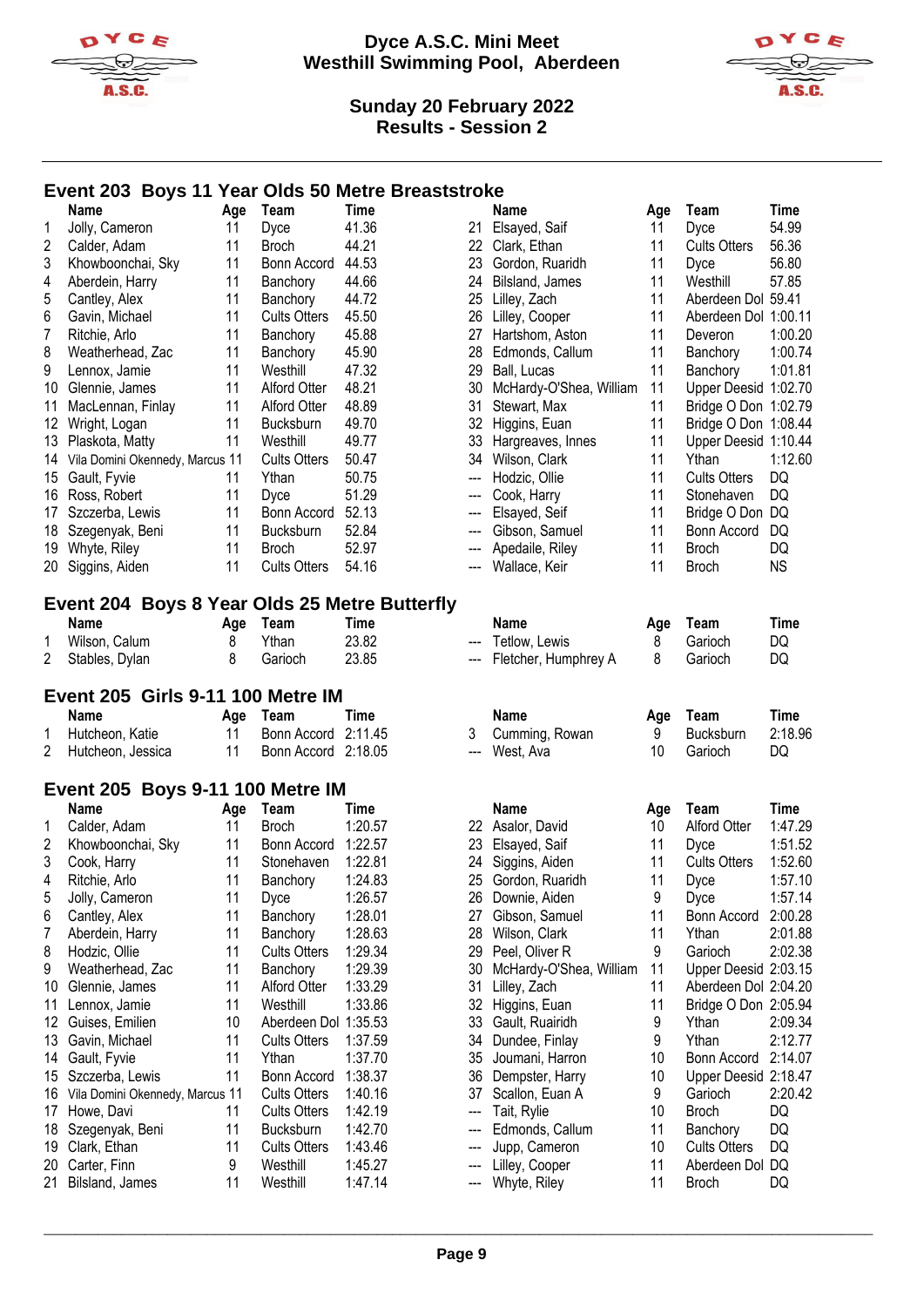

#### **Dyce A.S.C. Mini Meet Westhill Swimming Pool, Aberdeen**



|                                           | Wright, Logan<br>Scallon, Finn<br>Ross, Robert                                                                                                                                                                  | 11<br>10<br>11                                            | <b>Bucksburn</b><br>Garioch<br>Dyce                                                                                                                              | DQ<br>DQ<br>DQ                                                             |                                    | MacLennan, Finlay<br>Ruddick, Matthew<br>Santry, Brendan                                                                                            | 11<br>9<br>9                                        | <b>Alford Otter</b><br><b>Alford Otter</b><br>Garioch                                                                                                        | DQ<br>DQ<br><b>NS</b>                                         |
|-------------------------------------------|-----------------------------------------------------------------------------------------------------------------------------------------------------------------------------------------------------------------|-----------------------------------------------------------|------------------------------------------------------------------------------------------------------------------------------------------------------------------|----------------------------------------------------------------------------|------------------------------------|-----------------------------------------------------------------------------------------------------------------------------------------------------|-----------------------------------------------------|--------------------------------------------------------------------------------------------------------------------------------------------------------------|---------------------------------------------------------------|
| 1<br>2<br>3                               | Event 206 Boys 8 Year Olds 25 Metre Freestyle<br>Name<br>Stables, Dylan<br>Wilson, Calum<br>Al Gawish, Selim                                                                                                    | Age<br>8<br>8<br>8                                        | Team<br>Garioch<br>Ythan<br>Westhill                                                                                                                             | Time<br>20.55<br>22.71<br>23.45                                            | 4<br>5<br>6                        | <b>Name</b><br>Tetlow, Lewis<br>Fletcher, Humphrey A<br>Richardson, Dexter                                                                          | Age<br>8<br>8<br>8                                  | Team<br>Garioch<br>Garioch<br>Stonehaven                                                                                                                     | <b>Time</b><br>23.79<br>26.41<br>27.56                        |
| 1<br>2                                    | Event 207 Girls 9 Year Olds 50 Metre Backstroke<br><b>Name</b><br>MacLennan, Mairi<br>Luckins, Ava-Rose                                                                                                         | Age<br>9<br>9                                             | Team<br>Alford Otter<br>Ythan                                                                                                                                    | Time<br>51.60<br>55.96                                                     | 3<br>---                           | <b>Name</b><br>Cumming, Rowan<br>Strachan, Alexx                                                                                                    | Age<br>9<br>9                                       | Team<br>Bucksburn<br><b>Broch</b>                                                                                                                            | <b>Time</b><br>56.96<br>DQ                                    |
| 1.                                        | Event 207 Girls 10 Year Olds 50 Metre Backstroke<br><b>Name</b><br>West, Ava                                                                                                                                    | Age<br>10                                                 | Team<br>Garioch                                                                                                                                                  | Time<br>1:01.57                                                            |                                    | <b>Name</b>                                                                                                                                         | Age                                                 | Team                                                                                                                                                         | Time                                                          |
| 1<br>2<br>3<br>4<br>5                     | Event 207 Girls 11 Year Olds 50 Metre Backstroke<br><b>Name</b><br>Viliute, Simona<br>Macrae, Jessica E<br>Lang, Julia<br>Skiba, Laura<br>Hutcheon, Katie                                                       | Age<br>11<br>11<br>11<br>11<br>11                         | Team<br>Westhill<br>Aberdeen Dol 53.60<br>Bonn Accord 54.83<br>Deveron<br>Bonn Accord 1:02.46                                                                    | Time<br>50.59<br>58.00                                                     | 6<br>7<br>---                      | <b>Name</b><br>Angus, Naomi<br>Ashaye, Teninla<br>Hutcheon, Jessica<br>Hernandez Bruzco, Veronica                                                   | Age<br>11<br>11<br>11<br>11                         | Team<br>Deveron<br>Dyce<br>Bonn Accord<br>Dyce                                                                                                               | Time<br>1:10.51<br>1:15.07<br>DQ<br>DQ                        |
| 1<br>2<br>3<br>4<br>5<br>6                | Event 207 Boys 9 Year Olds 50 Metre Backstroke<br><b>Name</b><br>Carter, Finn<br>Downie, Aiden<br>Peel, Oliver R<br>Macrae, Angus N<br>Dundee, Finlay<br>Cruickshank, Kai                                       | Age<br>9<br>9<br>9<br>9<br>9<br>9                         | Team<br>Westhill<br>Dyce<br>Garioch<br>Aberdeen Dol 51.95<br>Ythan<br><b>Broch</b>                                                                               | <b>Time</b><br>44.72<br>50.67<br>51.07<br>53.81<br>55.05                   | 7<br>8<br>9<br>10<br>---<br>---    | <b>Name</b><br>Taylor, Cole<br>Dewar, Miko<br>Gault, Ruairidh<br>Ruddick, Matthew<br>Scallon, Euan A<br>Santry, Brendan                             | Age<br>9<br>9<br>9<br>9<br>9<br>9                   | Team<br><b>Broch</b><br>Bonn Accord<br>Ythan<br><b>Alford Otter</b><br>Garioch<br>Garioch                                                                    | Time<br>55.45<br>58.19<br>59.19<br>1:06.90<br>DQ<br><b>NS</b> |
| 1<br>2<br>3<br>4<br>5<br>6<br>7<br>8<br>9 | Event 207 Boys 10 Year Olds 50 Metre Backstroke<br>Name<br>Asalor, David<br>Guises, Emilien<br>Jupp, Cameron<br>Mennie, Fraser<br>Pirie, Joe<br>Scallon, Finn<br>MacRae, Rory J<br>West, Nicky<br>Reid, Charlie | Age<br>10<br>10<br>10<br>10<br>10<br>10<br>10<br>10<br>10 | <b>Team</b><br><b>Alford Otter</b><br>Aberdeen Dol 45.84<br><b>Cults Otters</b><br>Westhill<br>Westhill<br>Garioch<br>Aberdeen Dol 53.20<br><b>Broch</b><br>Dyce | <b>Time</b><br>45.78<br>48.01<br>49.29<br>49.79<br>51.46<br>57.60<br>58.07 | 10<br>11<br>12<br>13<br>---<br>--- | Name<br>Dempster, Harry<br>Joumani, Harron<br>Kennedy, Calum<br>Przerada, Jan<br>Taylor, William<br>Tait, Rylie<br>Buchan, Sawyer<br>Moverley, Greg | Age<br>10<br>10<br>10<br>10<br>10<br>10<br>10<br>10 | Team<br>Upper Deesid 59.90<br>Bonn Accord 59.97<br>Bonn Accord<br>Aberdeen Dol 1:03.44<br><b>Alford Otter</b><br><b>Broch</b><br>Bridge O Don DQ<br>Westhill | <b>Time</b><br>1:00.53<br>DQ<br>DQ<br>DQ                      |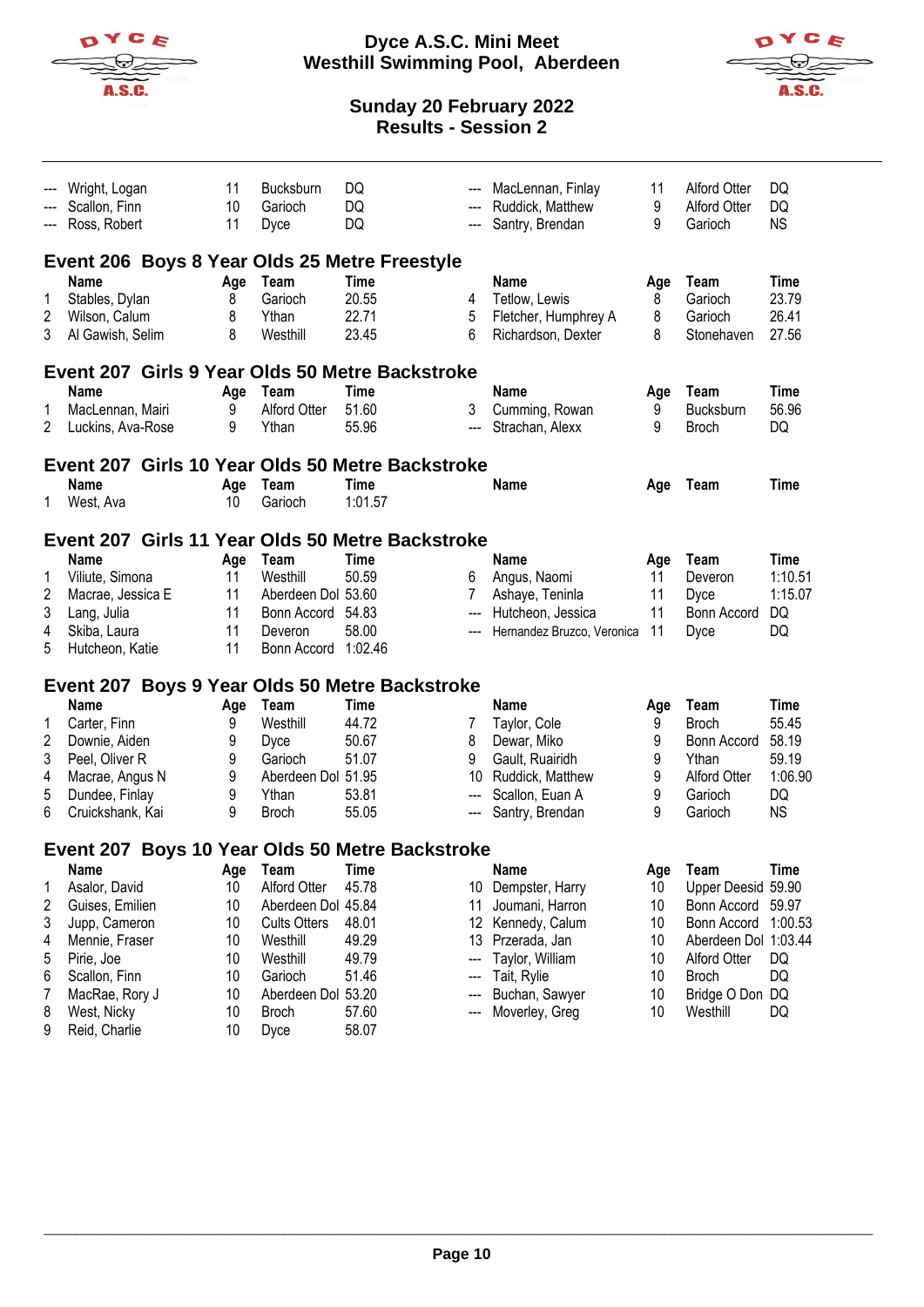



## **Event 207 Boys 11 Year Olds 50 Metre Backstroke**

|                | <b>Name</b>                                      | Age             | Team                | <b>Time</b> |     | <b>Name</b>             | Age | Team                | <b>Time</b> |
|----------------|--------------------------------------------------|-----------------|---------------------|-------------|-----|-------------------------|-----|---------------------|-------------|
| 1              | Khowboonchai, Sky                                | 11              | Bonn Accord         | 36.54       |     | 20 Szczerba, Lewis      | 11  | Bonn Accord         | 47.43       |
| 2              | Calder, Adam                                     | 11              | <b>Broch</b>        | 36.76       | 21  | Howe, Davi              | 11  | <b>Cults Otters</b> | 47.77       |
| 3              | Ritchie, Arlo                                    | 11              | Banchory            | 38.78       | 22  | Gavin, Michael          | 11  | <b>Cults Otters</b> | 47.93       |
| 4              | Cook, Harry                                      | 11              | Stonehaven          | 39.04       | 23  | Bilsland, James         | 11  | Westhill            | 48.05       |
| 5              | Jolly, Cameron                                   | 11              | Dyce                | 39.29       | 24  | Siggins, Aiden          | 11  | <b>Cults Otters</b> | 49.77       |
| 6              | Aberdein, Harry                                  | 11              | Banchory            | 40.10       | 25  | Whyte, Riley            | 11  | <b>Broch</b>        | 51.75       |
| $\overline{7}$ | Weatherhead, Zac                                 | 11              | Banchory            | 40.41       | 26  | Edmonds, Callum         | 11  | Banchory            | 52.90       |
| 8              | Cantley, Alex                                    | 11              | Banchory            | 41.34       | 27  | Gordon, Ruaridh         | 11  | Dyce                | 52.96       |
| 9              | Hodzic, Ollie                                    | 11              | <b>Cults Otters</b> | 41.46       | 28  | Ball, Lucas             | 11  | Banchory            | 53.10       |
| 10             | Wright, Logan                                    | 11              | Bucksburn           | 43.73       | 29  | Apedaile, Riley         | 11  | <b>Broch</b>        | 53.97       |
| 11             | Lennox, Jamie                                    | 11              | Westhill            | 43.87       | 30  | Wilson, Clark           | 11  | Ythan               | 54.12       |
| 12             | Gault, Fyvie                                     | 11              | Ythan               | 44.84       | 31  | Hartshom, Aston         | 11  | Deveron             | 54.21       |
| 13             | Clark, Ethan                                     | 11              | <b>Cults Otters</b> | 44.90       | 32  | Elsayed, Saif           | 11  | Dyce                | 54.70       |
| 14             | Plaskota, Matty                                  | 11              | Westhill            | 45.21       | 33  | McHardy-O'Shea, William | 11  | Upper Deesid 55.65  |             |
| 15.            | Glennie, James                                   | 11              | Alford Otter        | 45.81       | --- | Hargreaves, Innes       | 11  | Upper Deesid DQ     |             |
| 16             | MacLennan, Finlay                                | 11              | Alford Otter        | 45.83       | --- | Ross, Robert            | 11  | Dyce                | DQ          |
| 17             | Davidson, Jason                                  | 11              | Banchory            | 45.94       | --- | Elsayed, Seif           | 11  | Bridge O Don DQ     |             |
| 18             | Szegenyak, Beni                                  | 11              | <b>Bucksburn</b>    | 46.54       | --- | Wallace, Keir           | 11  | <b>Broch</b>        | <b>NS</b>   |
| 19.            | Vila Domini Okennedy, Marcus 11                  |                 | <b>Cults Otters</b> | 46.69       | --- | Harlemann, Hans         | 11  | Banchory            | <b>NS</b>   |
|                |                                                  |                 |                     |             |     |                         |     |                     |             |
|                | Event 208 Boys 8 Year Olds 25 Metre Breaststroke |                 |                     |             |     |                         |     |                     |             |
|                | Name                                             | Age             | Team                | Time        |     | Name                    | Age | Team                | <b>Time</b> |
| 1              | Stables, Dylan                                   | 8               | Garioch             | 28.92       | 4   | Richardson, Dexter      | 8   | Stonehaven          | 35.90       |
| 2              | Al Gawish, Selim                                 | 8               | Westhill            | 30.84       | 5   | Wilson, Calum           | 8   | Ythan               | 36.78       |
| 3              | Fletcher, Humphrey A                             | 8               | Garioch             | 35.82       | 6   | Tetlow, Lewis           | 8   | Garioch             | 36.98       |
|                |                                                  |                 |                     |             |     |                         |     |                     |             |
|                | Event 209 Girls 9 Year Olds 50 Metre Butterfly   |                 |                     |             |     |                         |     |                     |             |
|                | <b>Name</b>                                      | Age             | Team                | Time        |     | Name                    | Age | Team                | Time        |
| 1              | Cumming, Rowan                                   | 9               | Bucksburn           | 1:13.29     |     |                         |     |                     |             |
|                |                                                  |                 |                     |             |     |                         |     |                     |             |
|                | Event 209 Girls 10 Year Olds 50 Metre Butterfly  |                 |                     |             |     |                         |     |                     |             |
|                | <b>Name</b>                                      | Age             | Team                | Time        |     | Name                    | Age | Team                | Time        |
|                | --- West, Ava                                    | 10              | <b>Garioch</b>      | <b>DQ</b>   |     |                         |     |                     |             |
|                |                                                  |                 |                     |             |     |                         |     |                     |             |
|                | Event 209 Boys 9 Year Olds 50 Metre Butterfly    |                 |                     |             |     |                         |     |                     |             |
|                | <b>Name</b>                                      | Age             | Team                | Time        |     | Name                    | Age | Team                | Time        |
|                | Downie, Aiden                                    | 9               | Dyce                | 1:05.90     |     | Scallon, Euan A         | 9   | Garioch             | DQ          |
| 2              | Peel, Oliver R                                   | 9               | Garioch             | 1:10.09     |     | --- Dundee, Finlay      | 9   | Ythan               | DQ          |
| 3              | Gault, Ruairidh                                  | 9               | Ythan               | 1:15.45     |     | Santry, Brendan         | 9   | Garioch             | <b>NS</b>   |
|                |                                                  |                 |                     |             |     |                         |     |                     |             |
|                | Event 209 Boys 10 Year Olds 50 Metre Butterfly   |                 |                     |             |     |                         |     |                     |             |
|                | <b>Name</b>                                      | Age             | Team                | Time        |     | Name                    | Age | Team                | Time        |
| 1              | Guises, Emilien                                  | 10              | Aberdeen Dol 43.05  |             |     | Asalor, David           | 10  | <b>Alford Otter</b> | DQ          |
| 2              | Jupp, Cameron                                    | 10              | <b>Cults Otters</b> | 48.61       |     | Scallon, Finn           | 10  | Garioch             | DQ          |
|                | Joumani, Harron                                  | 10 <sup>°</sup> | Bonn Accord DQ      |             |     |                         |     |                     |             |